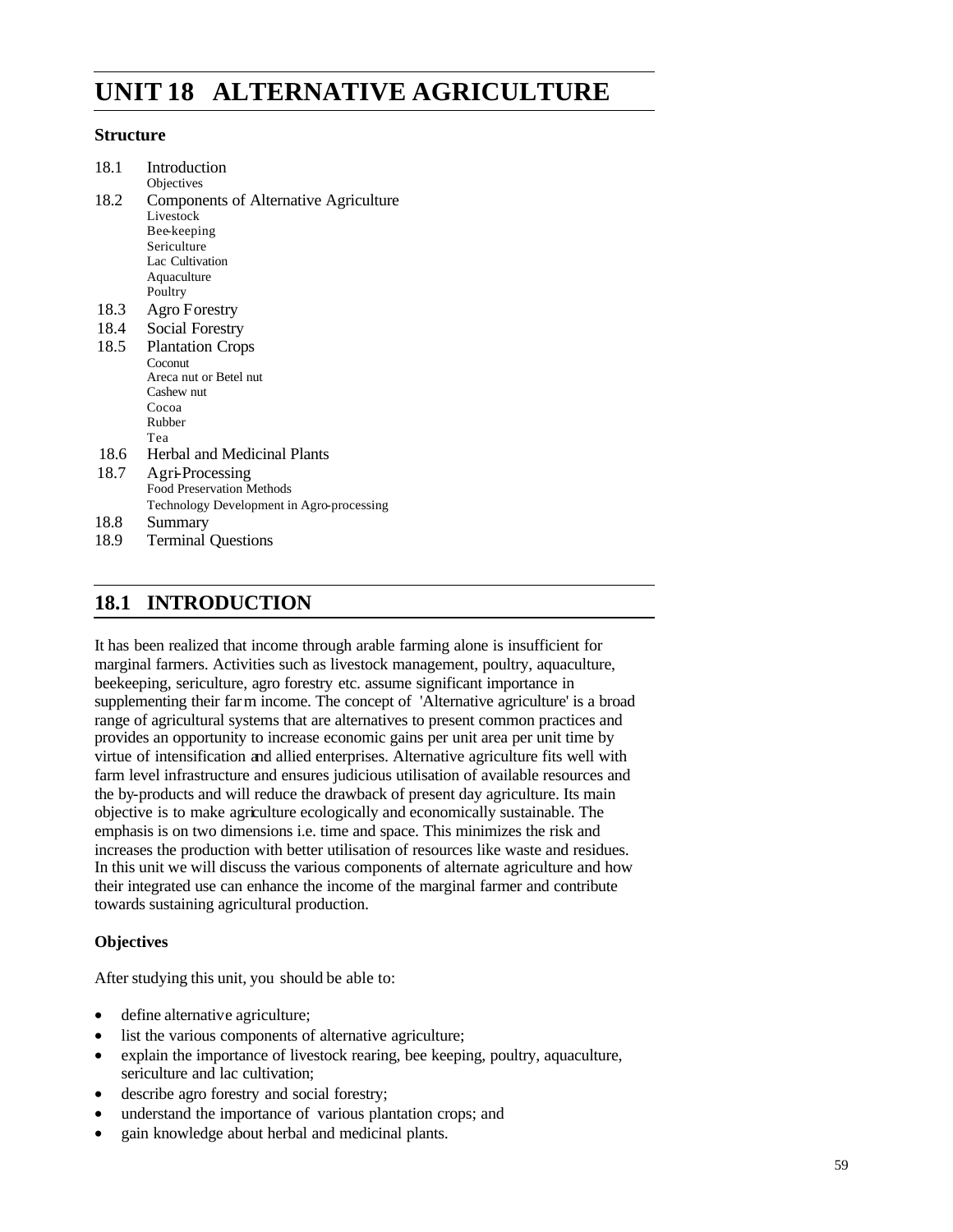# Future **18.2 COMPONENTS OF ALTERNATIVE AGRICULTURE**

Alternative agriculture is being practiced now to improve the economy of Indian agriculture and standard of living of the farmers of the region. Farmers and land holders need information about alternative agricultural practices which may provide them with a profitable alternative to what they are currently practicing. Some may wish to diversify their crop or livestock to deal with the risks inherent in agriculture yet others may look for some alternative for supplementing their family income. The different components of alternative agriculture can be: agro forestry, sericulture, apiculture, plantation of cash crops and medicinal crops, livestock, poultry, aquaculture etc., but all depend upon the requirement and available resources of the farmers and their ability to judicially incorporate the alternative components. Let us discuss these components briefly.

#### **18.2.1 Livestock**

The interdependency of crop enterprise and livestock production systems is an age old practice. The productivity of livestock is controlled by 3 principal factors, *viz.,* (i) genetic make-up, (ii) environment including nutrition and diseases, and (iii) their interactions. If livestock production is to be made sustainable, it should have 4 major qualities, *viz.,* economic viability, technical feasibility, social acceptability and relevant resource base.

**Breeding**, **weeding**, **feeding** and **heeding** are universally recognized essential aspects for livestock management. Management of animals involves a certain degree of control of these parameters. The present trend is to give greater emphasis to the study of their behaviour and apply control through intelligent manipulation of their behaviour rather than through the application of brute force or through inflicting pain. Domestication is the process whereby man has structurally, physiologically and behaviourally modified certain species of animals by maintaining them in or near human habitation and by breeding them for various human objectives like docility, efficient maternal care, high fertility, longevity, production and ornamentation. In breeding, animals both the male and female selected for breeding should be of superior genetic merit, of known potentialities and possess desirable qualities.

The production characteristics of livestock are not entirely because of heredity, but it is influenced by environment also. Heredity provides the ability to exhibit certain characters and environment provides the opportunity to express them. The capacity of animals to cope with the climate and disease environment of a region and to maintain a healthy status is of profound importance to livestock production systems. Healthy stock makes use of genetic potential under good nutrition. Although indigenous livestock are equipped with better climatic adaptation, ability to withstand stress, disease resistance and ability to thrive on poor feeding regimen, they are also poor producers. Major reasons for poor performance may be poor genetic constitution, inadequate availability of nutrients and large number of unproductive animals. The genetic superiority of the indigenous stock for the ability to adapt to thermally adverse environments may result in better survivability of these animals in these environments, but need not necessarily result in better productivity.

**Land use pattern for livestock**: The status of land use pattern for livestock production (total reported area is 395 million ha) is almost constant since 1950-51 onwards. Out of the total geographical area, 22.26% comes under forest area, 3.87% under pasture-cum -grazing lands, 1.21 % under miscellaneous tree crops and groves, 4.92% under cultivable wastelands, 7.67% under fallow lands and 6.96% under barren-cum-uncultivable land. The wastelands constituting about 33% (129.76 million ha) of the total area and the development of the wastelands into land for feed and fodder resources can solve the most critical constraint that stands in the way of livestock improvement.

The entire edifice of dairying rests on four pillars breeding, weeding, feeding and heeding. By breeding the farmer needs to ensure that the stock has high genetic potential and the herd is genitally disease free. Weeding ensures the timely disposal of animals suffering from incurable diseases like tuberculosis so that time money and labour spent on their management and feeding is saved. Feeding a well balanced and nutritious diet is of utmost importance for improving the performance and health of the dairy animals. Heeding involves the protection against contagious diseases and parasitic infestation-both internal as well as external to ensure health and efficiency of the dairy animals.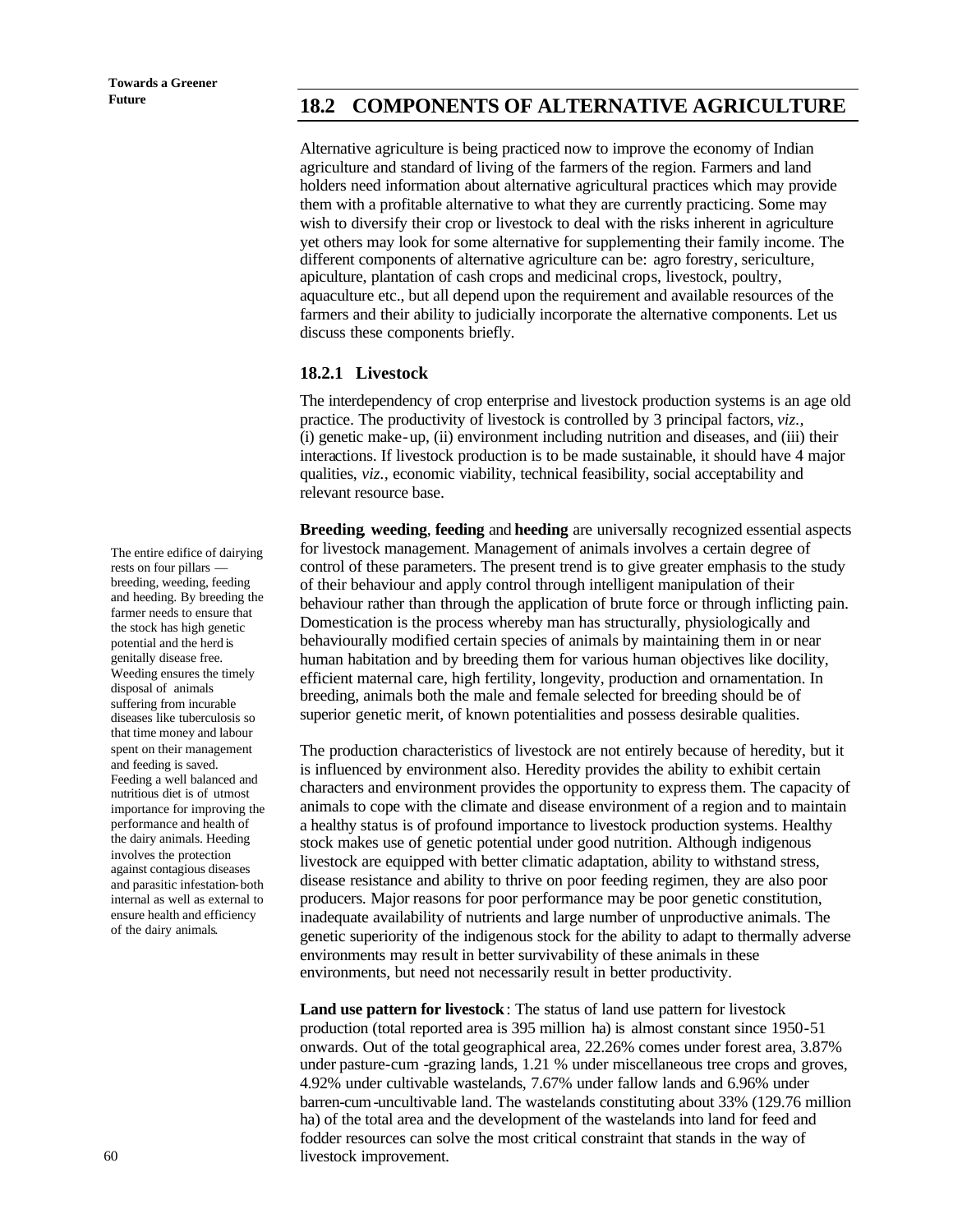Feed and fodder resources: According to "National Wasteland Development Board" Alternative Agriculture the deficiency of dry and green fodder for livestock has been estimated recently to be 43.46 and 73.18 per cent respectively. The deficiency is likely to increase in coming years if no efforts are made to meet the supply of fodder. Various approaches to enhance feed and fodder productivity on existing land need to be taken.

**Areas of integration**: The integrated approach becomes more acceptable to the people if it is well designed on need based principles, for which, a systematic analysis of the various inputs like conservation methods, selection of suitable biomass species, use of quality planting stocks, along with available adequate waste land and its suitability for growing fodder is needed to make them available for livestock development programme. This will enhance the extra income for the rural masses. It is evident that both livestock rearing and wasteland development programme should be taken up in an integrated manner. The agencies concerned with the wasteland development and livestock development must act in close co-ordination by ensuring active involvement of financial institutions.

#### **Livestock Management**

Livestock management involves the integrated application of the principles of breeding, feeding, housing, organization of disease control in a manner suitable for a particular situation. These principles are often modified based on different trends in livestock management. Renewable rural energy utilization, draught animal power, animal waste management and use of non-conventional animal resources are now receiving greater attention in the livestock field. Greater stress is given to the sustainability so that the farming system may not destabilize or contaminate the environment; or degrade natural ecosystems. Emphasis is also given to the social aspects in that it should provide optimum employment opportunity and promote self reliance.

All the managerial systems should be designed and executed in such a way that livestock remains healthy and attains optimum production. In modern livestock production systems where large numbers of animals are concentrated in limited space, ventilation, prompt and efficient removal of excreta like urine and dung assumes great significance in hygiene, and prompt cleaning and disinfections of sheds, premises and surroundings are of paramount importance.

South Asian Countries have vast livestock resource, which includes cattle, buffalo, sheep and goat. Livestock rearing provides employment and supplementary income to majority of rural households, particularly landless and marginal farmers**. On an average, 100 ha of cropped area sustain 151 bovine stock comprising 111 cattle and 40 buffaloes.** It is a well-accepted fact that the productivity of livestock in these countries is very poor. Typically, the milk yield per animal per day in case of crossbred cows ranges from about 3 litres to 9 litres. In comparison, the milk yield from cows in Western countries ranges from 15 to 20 litres and that of murrah buffaloes is 8 litres per day per animal.

The reason for such low productivity can be attributed to poor health coverage and insufficient capital for rearing livestock on scientific lines. Besides these factors, the most critical factor is inadequate supply of feed and fodders, which depends on availability of the land resources. However the situation regarding the availability of milk changed after "Operation flood" which covers 9 million farmer families in 170 milk-sheds in 22 states and union territories under the cooperative umbrella. Operation flood provides animal health, marketing facilities and new technologies for improved cattle and buffalo productivity.

The advances in animal husbandry have greatly helped in improving the economic status of rural masses of the country. To obtain maximum profit it is advisable to rear Jersey crossbred cows (F1 crosses) since they come up very well in all climatic

India had approximately 204 million cattle and 84 million buffalos and the gross value of output from livestock sector alone at current price is Rs. 1.114 billion which is above 25% of the value of output of Rs. 4,495 billion from agriculture sector (1997-98). There are about 70.6 million drought animals comprising mainly cattle and buffalo, contributing 20% of energy input into crop farming.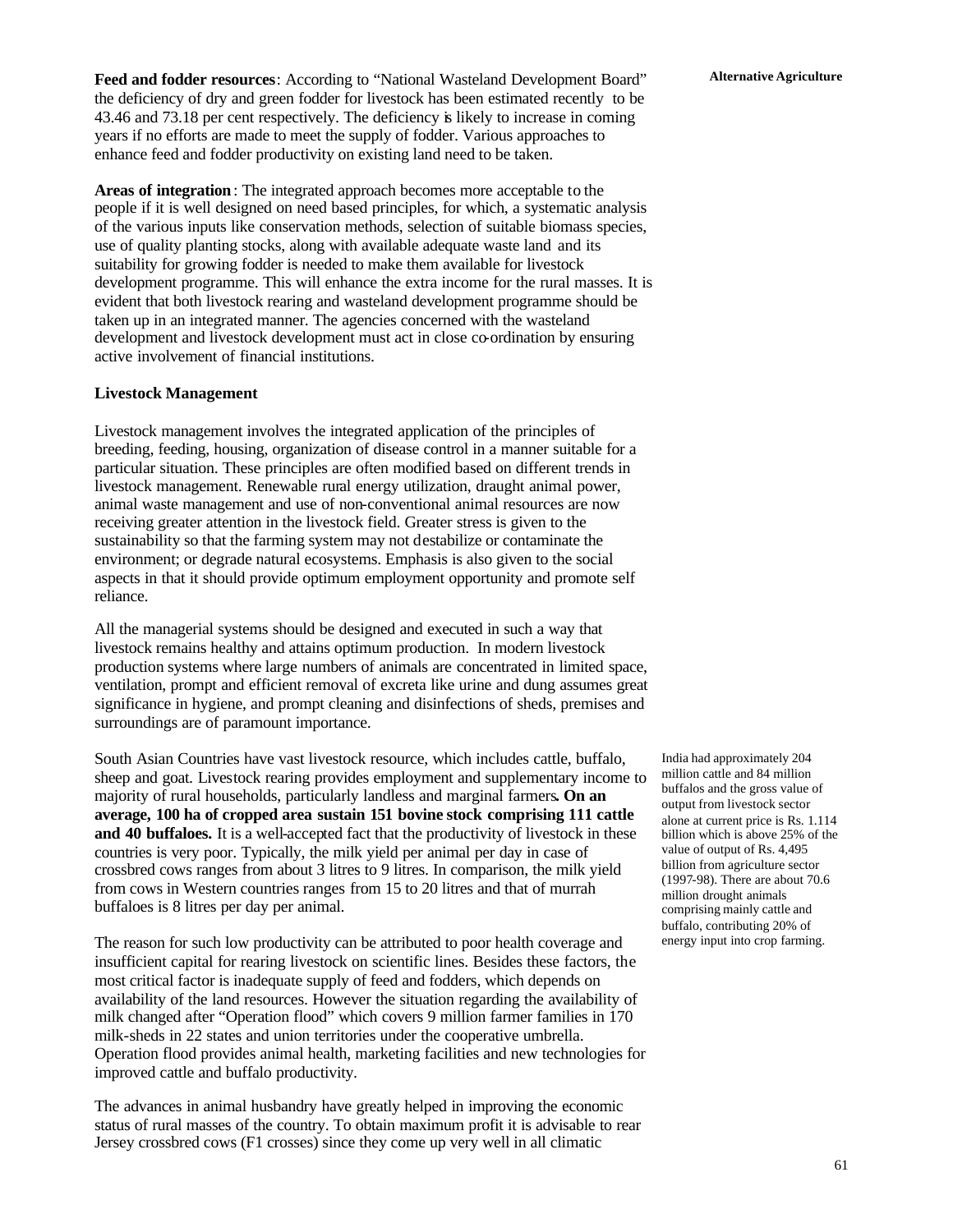**Future** conditions, consume less feed and fodder, give more milk wit h high fat content and possess comparatively better disease resistance. However, Holstein Friesian crosses could be reared for higher milk yield in places of cooler climate as they lack heat tolerance. Buffaloe breeds like Murrah crosses and even non-descript types could be reared for milk production. Buffaloes can digest more percentage of roughage than cows and thrive well on dry fodder. Buffaloes contribute nearly 60% of milk to the national milk grid. More profit could be accomplished through utilisation of improved breeds.

#### **Box 18.1: The important breeds of livestock in India**

*Cattle* : Kankrej, kangwariya, Kherigarh,Malvi, Tharparkar,, Bachaur, Gaolao, Hariana, Krishna velley, Mewati, Nagauri, Ongole, Rathi,Dangi,Deoni, Gir, Nimari, Red Sindhi, Sahiwal, Hallikar, Amritmahal, Khillari, Kangayam, Alambadi, Ponwar, Siri,

*Buffalo*: Murrah,Bhadawari, Jaffarabadi, Surti, Mehsana, Nagpuri, Nili Ravi, Godavari, Toda, Parlakhemundi, Tarai, Sambalpuri

*Sheep*: Nilgiri, Hissardale, Kasmir merino,Pugal,Patanwadi, Tibetia, Bonpala, Gaddi, Rampur Bushir, Poochi, Karnah, Gurez,Ramboullet, Suffolk,Corriedale, Karakul etc.

*Goat*: Jamunapuri, Beetle, Sirohi, Surti, Kutchi, Barbari, Ganjam, Changthangi, Gaddi, Marwari,, Bakharwal, Mehsana, Osmanabadi, Malabari, Zalawadi,Gohilwadi, Sangamneri, Kannaiadu etc.

#### **18.2.2 Bee-keeping**

Honeybee and the fruits of its toils have been familiar to man since pre-historic times. It is one of the few insects that are directly beneficial to man. One comes across a number of folk-lore's praising the honeybee's diligence, usefulness and sacrifice. These winged creatures and the honey they produce find mention in many religious epics. Figures and carvings of the honeybee, its combs and hives are found in tombs, coffins, crowns, maces of kings and coins of ancient and modem empires. Honey is prized as food and medicine and the uses of beeswax are many and varied. Bee keeping is an important art which provides additional income with little effort (Fig. 18.1).



**Fig.18.1: Bee keeping in orchards**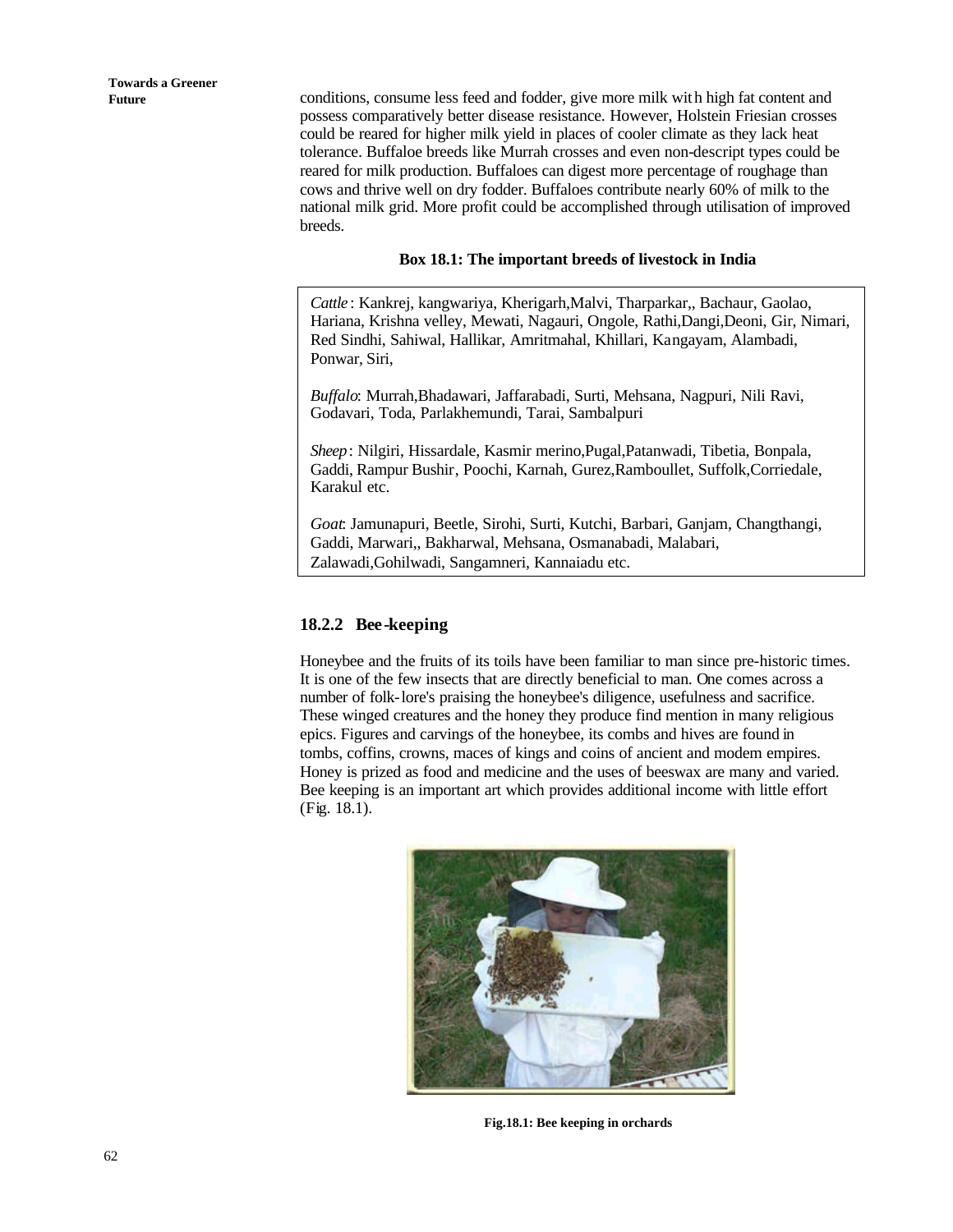#### **Alternative Agriculture Social life and division of labour**

The honeybees live in a colony and adopt highly organized system for their own protection and production of honey and also provide a unique example of social life showing a division of labour similar to human communities. A normal honeybee colony contains one queen, 10000- 80000 workers and 100 to 400 drones.

**Queen**: Queen is the mother of the colony and all others work under her stewardship. The main function of the queen is to lay eggs which she does in large numbers.

**Worker bees:** These are females; unable to reproduce. Each worker bee is assigned a definite amount of work. The main functions of worker bees are:

- nest building for the queen for laying egg,
- preparing feed by mixing pollen and honey for the young larvae,
- maintaining the temperature inside colony,
- guarding the nest against the attack of enemies
- collect nectar and pollen from different species of flowers and
- synthesizing honey in their body and confining honey in the cells.

The worker bee starts her work by doing comb cleaning during first 3 days after birth and provides feed to the developing larvae for the next 4 days. In the meantime, royal jelly is formed in the head region of the worker-bees, which is fed for 2 days to the small worker larvae and for 6 days to the queen larvae. The jelly formation continues for 10-13 days. After about 12 days, wax glands are formed on the lower side of the bee's stomach and produce wax which is used for the formation of combs/cells. The bee starts taking flight after 7 days of her emergence but starts collecting water and feed after attaining the age of 21 days.

**Drones:** are male bees and the bee species can not multiply without them.

#### **Honeybee as Universal Pollinator**

Honey bees are excellent pollinators particularly in grain or vegetables crops having separate male and female flower/plants owing to their adaptation for carrying the pollen such as:

- dense cover of hairs on its body,
- habit of visiting flowers frequently to collect nectar and pollen,
- consistent visit on the same flora for many days,
- ability to cover a large area up to 2 km radius,

#### **Products of Honeybee**

**Honey**: also known as"Liquid Gold of Nature" has its immense use on account of nourishment and its healing properties. It contains large amount of glucose and fructose and is readily absorbed into the blood stream. The raw use is preferred because cooking removes the special aromatic compound and causes the sugar to caramelize. It has a long keeping quality and requires no refrigeration. Honey is supposed to work in the treatment of aliments, gastric and intestinal disorder, respiratory troubles etc. and has germicidal properties and used in surgical dressing. Its nutritional value per 100g is described as, calories (319K cal), moisture (20g), protein (0.3g), carbohydrate (79.5g), calcium (5g), phosphorous (16mg), iron (0.9mg), vitamin C (4mg).

**Bee-wax:** It is a complex substance containing complex esters of monatomic alcohols and fatty acids constituting 70.4 to 74.7% of wax. The other components are, free acids 13.5 to 15.0% and saturated hydrocarbons 12.5 to 15.5%. It is rich in vitamin A and 100g of wax contain 4096 I.U of vit A. it is mainly consumed by candle industry and bee industry for preparing comb foundation sheets. Wax is also an important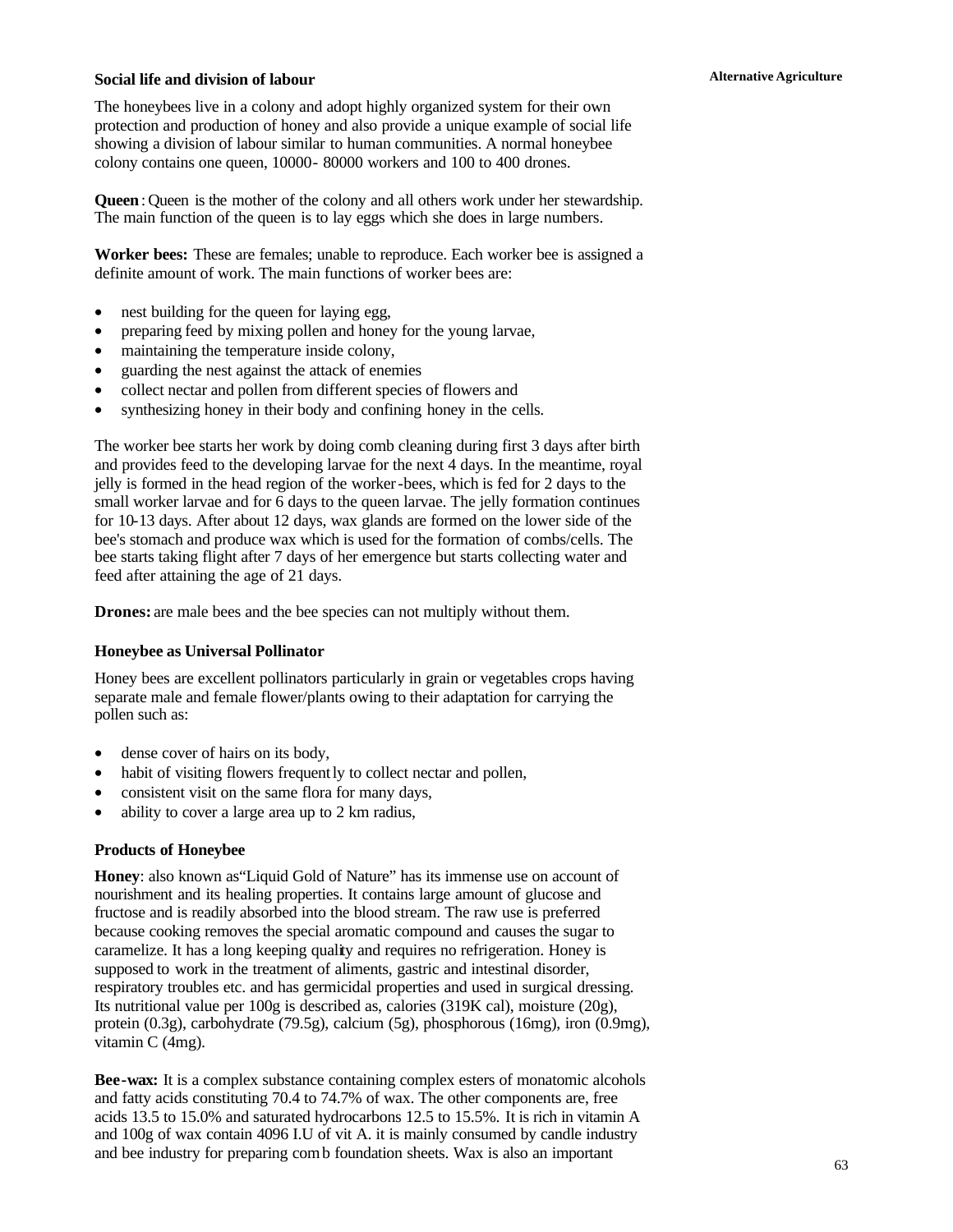**Future** constituent of cosmetics like cold creams, lipsticks and rouges because it adheres better to skin. Pharmaceutical and perfume industries are also major users of wax. It is also used in ointments, capsules, pill coatings and deodorants. Bee wax is used in preparation of shoe polish, furniture etc.

> **Bee venom**: A bee, when two weeks old has maximum venom in her poison sac and there is no more addition to this quality. Composition of bee venom is complex and it consists of many active substances such as stamina, apamine, calcium etc., Bee venom has been reported to be useful for curing many diseases and disorders. It has also given positive results in curing neurosis, endoarteriosis, endoarthritis and neuralgia.

**Propolis**: It is gathered by bees from resinous exudes of trees. In the bee colony bees for sticking frames, sealing cracks and crevices, use propolis. It has the quality of healing wounds effectively and is commonly used in preparing ointments for treating cuts: wounds and abscesses in cattle.

#### **Economics of bee-keeping**

The beekeeping is the only enterprise, which requires less initial investment and can be started from a small to large unit according to the capacity of the farmers. From ten colonies one can earn a net profit of Rs. 8500 (Table 18.1).

| <b>Particulars</b>                      | Rate       | Quantity | <b>Total Expenditure</b> |
|-----------------------------------------|------------|----------|--------------------------|
|                                         | (Rs.)      | (No.)    | (Rs.)                    |
|                                         | 1000       | 10       | 10,000                   |
| (A) Non Recurring<br>Double chamber bee |            |          |                          |
|                                         |            |          |                          |
| Hives (Kailwood)                        |            |          |                          |
| Nucleus colonies                        |            |          |                          |
| (4 bees in each frame)                  | 480        | 10       | 4,800                    |
| Iron stands                             | 50         | 10       | 500                      |
| Honey extractor                         | 1000       | 1        | 1,000                    |
| Bee-veil, bee gloves,                   |            |          |                          |
| Hive tool, smoker, bee brush,           | 500        | 1 set    | 500                      |
| uncapping knife, etc.                   |            |          |                          |
| Queen excluder                          | 60         | 10       | 600                      |
| Honey tins                              |            |          |                          |
|                                         | 25         | 6        | 150                      |
| Sub-total                               |            |          | 17,550                   |
| (B) Recurring                           |            |          |                          |
| Comb foundation                         | $7/s$ heet | 160      | 1,120                    |
| sheets                                  |            |          |                          |
| Sugar (2kg/colony)                      | 16/kg      | 20       | 320                      |
| Winter packing                          | 10/colony  | 10       | 100                      |
| Sulphur (100g/box)                      | 30/kg      | 1        | 30                       |
| Sub-total                               |            |          | 1,570                    |
| Grand total                             |            |          | 19,120                   |
| (C) Gross income                        |            |          |                          |
| Honey (15kg/colony)                     | 50/kg      | 150      | 7,500                    |
| Sale of multiplied                      | 480        | 5 (No)   | 2,400                    |
| colonies                                |            |          |                          |
| Wax (300g/colony)                       | 60/kg      | 3 kg     | 180                      |
| <b>Total Gross Income</b>               |            |          | 10,080                   |
| D) Net Profit                           |            |          |                          |
| Gross income                            |            |          | 10,080                   |
| Less recurring                          |            |          |                          |
| Expenditure                             |            |          | 1,570                    |
| Net profit                              |            |          | 8,510                    |

**Table 18.1: Economics of bee-keeping**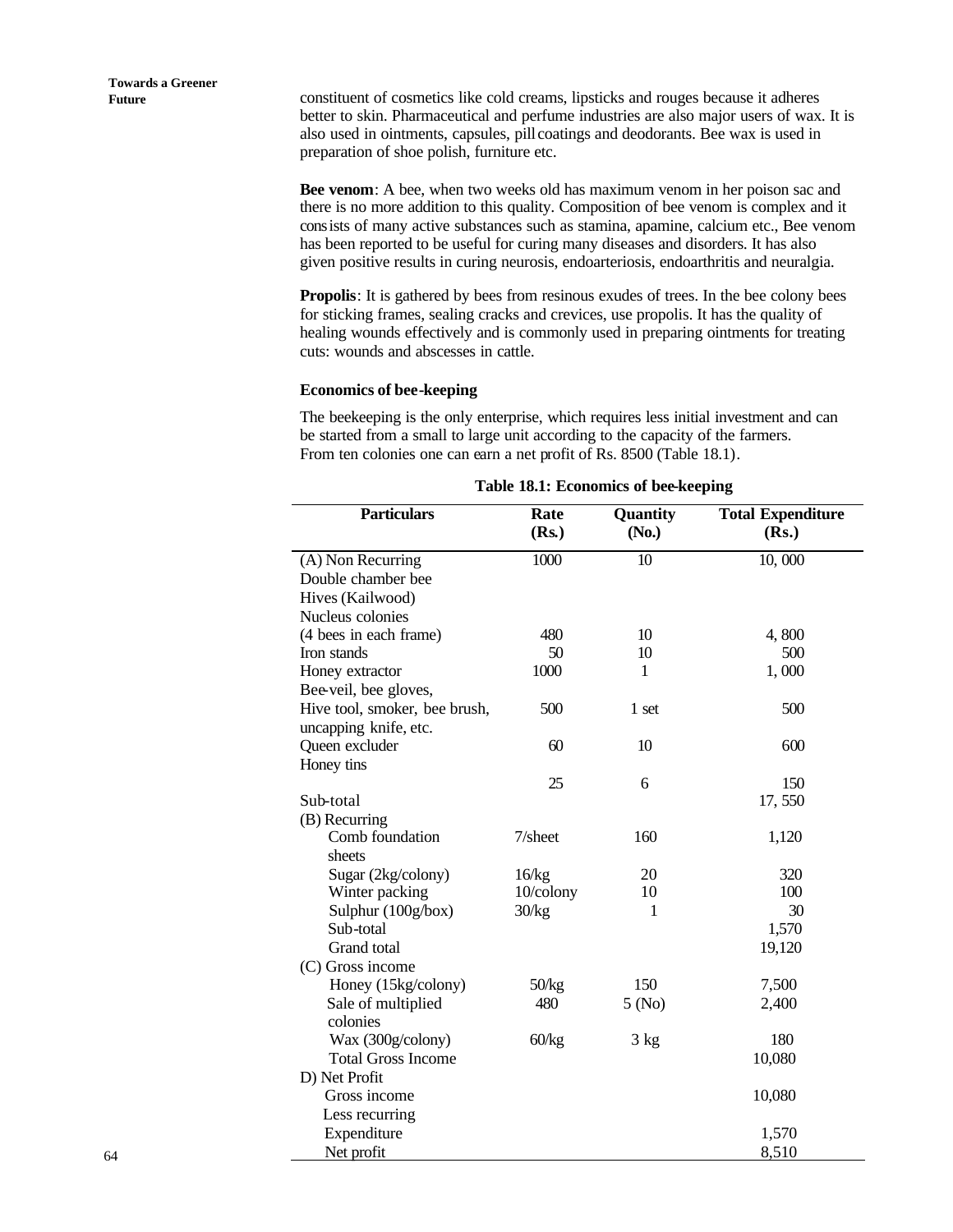What are the main products of bee keeping?

#### **Activity 1**

If possible visit a bee keeping unit and make out a report on its working.

#### **18.2.3 Sericulture**

Agriculture and agro-based industries play a vital role in the improvement of rural economy. The limited availability of land, the limited cash returns, and agriculture being confined to one or two seasons in the year, have made villagers to look for supporting rural industries, such as sericulture. Agriculture and sericulture are adopted simultaneously by the agriculturists in regions where the ecological conditions are favourable.

Sericulture, with a high annual turnover of three to four crops in rain fed conditions and five to six crops under irrigated conditions, provides a means of regular and stable income. Division of the garden into plots with alternate harvest timings could enable a household to carry on rearing silk worm throughout the year on a continuous basis.

#### **A regular and relatively steady income from sericulture provides a very strong ground for improving the living conditions of the poor.**

Sericulture, being a cottage industry, provides the maximum opportunity for the participation of women. In fact, it is estimated that more than 60% of work in sericulture is carried out by women. Thus sericulture provides a unique scope for the direct participation of women in the process of production and decision making, for improving their economic conditions, and for giving them a greater recognition and status in the family and society.

Sericulture is the sector where nothing goes waste. There is a hundred percent utilization and recycling of all that goes into or comes out of the production system, be it rearing or reeling. While the left-over mulberry stems along with the worm droppings form an excellent cattle fodder on the one side, there are reelers to reel the worst of the cocoons, the dirtiest flimsy and jelly cocoons rejected at the cottage basins. Finally, even the stifled and much maligned pupae are used up for preparation of dog biscuits, oil etc.

Sericulture, the technique of silk production, is an agro-industry that can play an eminent role in the rural economy of the SAARC region. Silk -fibre is a protein produced from the silk-glands of silkworms. Mulberry silk constitutes nearly 95% of **total silk production.**

**Silk in popular terms may refer only to mulberry silk and sericulture only to the rearing of mulberry silk worm,** *Bombyx mori.* Although there are several commercial species of silkworms but, *Bombyx mori* is the most widely used and intensively studied, and techniques for its rearing are the most improved Figure 18.2 shows the life cycle of *Bombyx mori.* 

The life cycle of the silk worm ranges from 25 to 30 days through which the eggs reach the stage of cocoons. In betw een, the worms, being voracious eaters, expand more than 10,000 times consuming a lot of mulberry leaves, labour and care. Silk worm has **univoltine, bivoltine** and **multivoltine** species. Multivoltines produce many generations without any rest period throughout the year.

Cocoon: The silken shell spun by the silkworm larva that serves as a protective covering during its pupal stage of existence. The cocoon needs to be processed through reeling for taking out the silk fibre in the form of silk yarn.

Uni,Bi,and Multi Voltine: Silkworms are classified based on the number of generations (life cycles) per year under natural conditions. If it is one it is Univoltine, if it is two then it is called Bivoltine, and for more than two it is called Multivoltine. In the rest of the period they undergo diapause during the egg stage.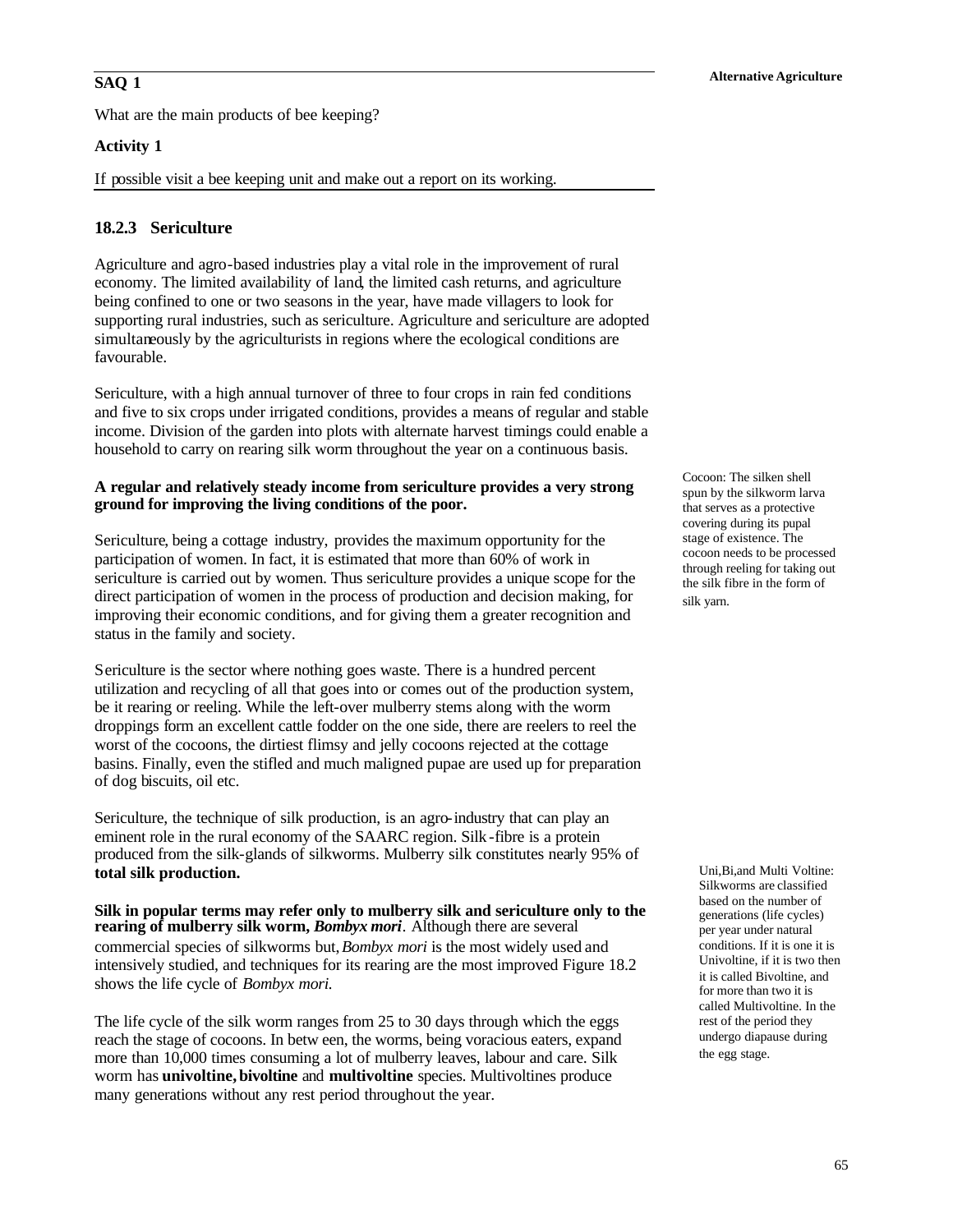

**Fig.18.2: Life cycle of** *Bombyx mori*

#### **Sericulture in India – A Case Study**

Among the developing countries, India enjoys a very favourable position for doubling the present status of silk production of 2,969 tonnes owing to the low cost of labour. Sericulture is ideally suited for improving the rural economy of the country, as it is practised as a subsidiary industry to agriculture.

Five varieties of silk worms are reared in India for producing this natural fibre. *Bombyx mori,* the silk worm, feeds on the leaves of Morus to produce the best quality of fibre among the different varieties of silk produced in the country. *Antherea assama* is confined only to the Brahmaputra Valley of India. It produces the famous mugasilk.Tasar silk is a product *of Antherea mylitta*, which feeds on *Terminalia tomentosa* grown in the thick jungles of Bihar, Madhya Pradesh and Orissa. The recent introduction of *Antherea royeli* and *Antherea perniyi* has enabled the country to produce the oak tasar silk. *Phylosamia ricini*, the eri silkworm, which feeds on *Ricinus communis*, is raised in Assam and Orissa commercially. Of the total production of 2,969 tonnes of silk in India, as much as 2,445 tonnes is produced by the mulberry silkworms, *Bombyx mori.*

The mulberry yield of half an acre of irrigated land could be used to rear about 100DFLs per batch with the family labour of a small household of five members. Mulberry silk is produced extensively in the states of Karnataka, West Bengal and Jammu and Kashmir. About 85 per cent of the country's production is contributed by the Karnataka state by rearing multivoltine hybrids of silkworm and this activity enables the sericulturists to harvest five to six crops a year. Jammu and Kashmir, owing to its salubrious climate during autumn and spring, is producing silk by rearing univoltine silkworms. Other states, namely, Andhra pradesh, Assam, Tamil Nadu, Uttar Pradesh,Himachal Pradesh and Punjab, contribute roughly 1.8 percent to the total production of mulberry silk in India.

Sericulture has progressed under the leadership of Central silk Board which is popularising the new technology of silkworm rearing which gives specific attention to Chowki rearing, quality of mulberry to be used as food, proper spacing and bed cleaning method to reduce the mortality of silkworm. This technology has increased the harvest from 15-20 kg/100 DFLs to 40 kg/100DFLs.The development of hybrids

DFL (Disease Free Laying): A silkworm laying which is produced under controlled breeding conditions in a grainage (silk worm seed production centre). Each laying contains about 250 to 500 eggs depending on the silkworm race and breed. Usually, the eggs are allowed to be laid on sheets of paper called 'egg sheets'—each sheet having a place for 20 layings.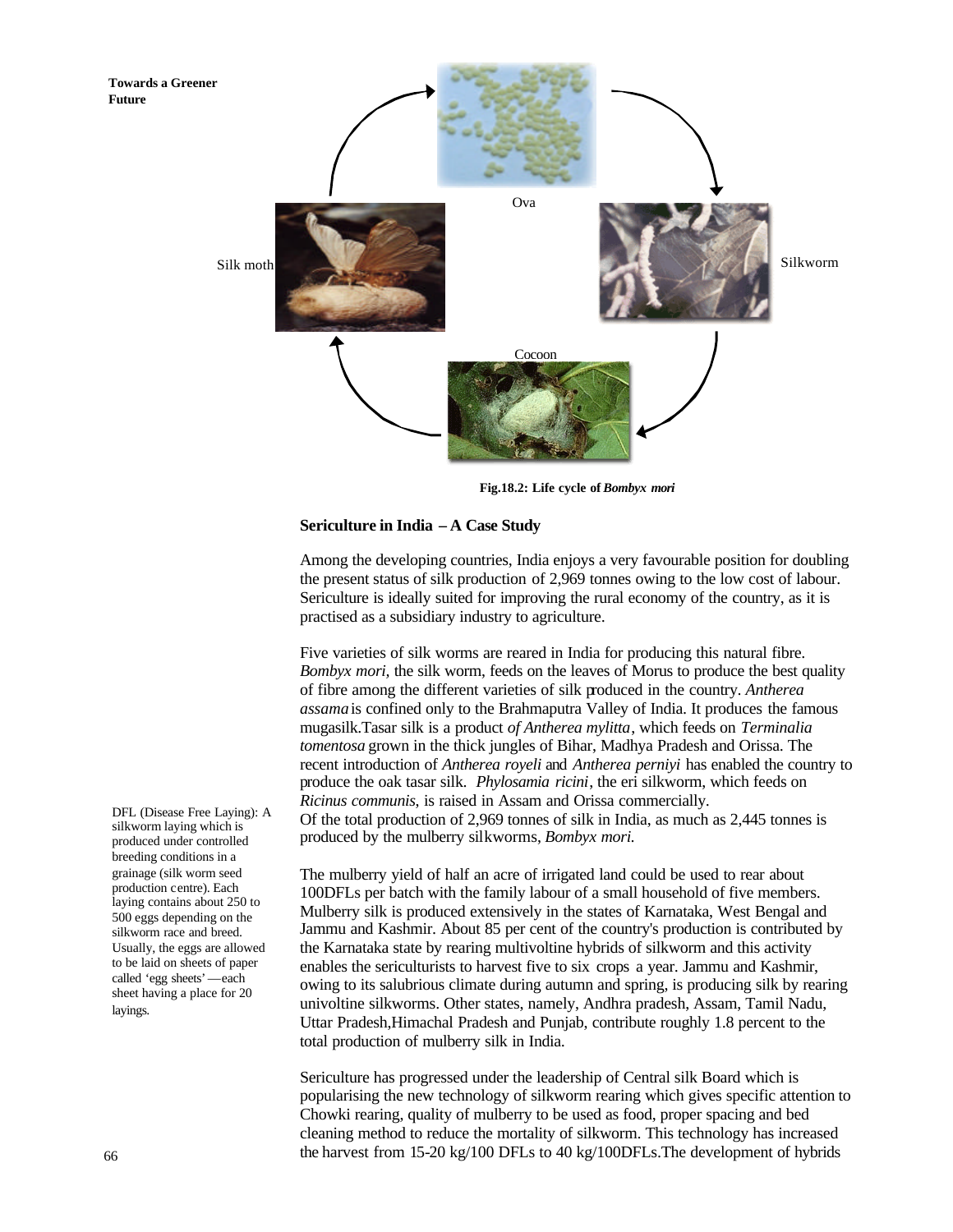like "Nandi" and "Chamundi" has opened up new frontiers in increased production in **Alternative Agriculture** silk.

Sericulture plays a vital role in transferring wealth from richer sections of the society silk is consumed mostly by the affluent and money so spent by them on purchase of silk is distributed among the seri culturists, reelers, weavers and traders. Summary of percentage distribution of money from sale of soft silk fabric of 40.5 to 60 g/m is given in Fig. 18.3.

From the figure we can see that contrary to the traditional farmer the primary seri culturist who grows the food plant and raises the silkworm cocoon gets the maximum share.



**Fig.18.3: Distribution of gross income from sale of soft silk fabrics of 60g/m**

Indian farmers are now increasingly prone to take up mulberry cultivation, as the returns from it are more than the other crops besides getting an additional income from silk worm rearing (Table 18.2).

|           | <b>Irrigated conditions</b> |          | <b>Rain-fed conditions</b> |
|-----------|-----------------------------|----------|----------------------------|
| Crop      | Net income per ha/year      | Crop     | Net income<br>per ha/year  |
| Mulberry  | 15,000                      | Mulberry | 5,000                      |
| Sugarcane | 12,700                      | Jowar    | 550                        |
| Paddy     | 4.500                       | Ragi     | 750                        |

| Table 18.2: Annual revenue per hectare from different crops |  |  |  |  |
|-------------------------------------------------------------|--|--|--|--|
|-------------------------------------------------------------|--|--|--|--|

### **SAQ 2**

a) How many varieties of silk are produced in India?

b) How does sericulture help to supplement the income of marginal farmers?

#### **18.2.4 Lac Cultivation**

Lac is the hardened resin, secreted by the tiny lac insect found in the south eastern region. The Indian lac insect is *Kerria lac* Kerr (Tachardiidae : Homoptera) and the lac insect of Thailand is *Kerria chinensis*. Lac insects settle closely on the twigs of certain host trees, suck the plant sap and grow, all the while secreting lac resin from their bodies. Since the insects are closely spaced on twigs, the resin forms continuous encrustations over the twigs of the host trees.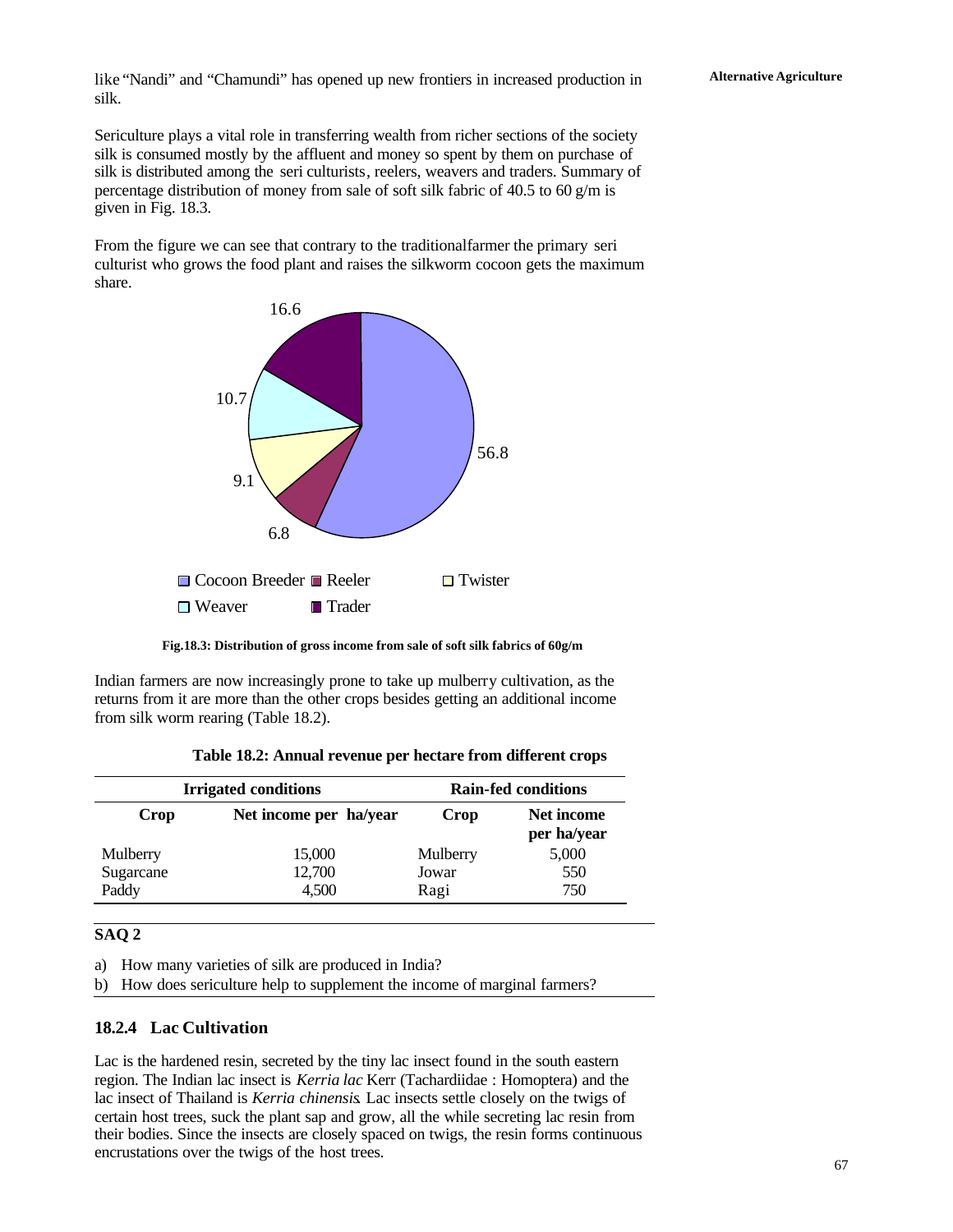# **Towards a Greener**



**Fig.18.4: Encrustation of Lac on twigs of host tree. This forms sticklac**

**Future** Lac cultivation can be achieved by planting host plants of lac insect as a component of agroforestry system, on waste and marginal lands; degraded forest areas, panchayat lands, field bunds, etc.

> Sticks of lac encrustations (broodlac) which contain mature female (gravid) insects, about to give birth to young larvae, are placed on suitably prepared specific host plants. After emergence from the mother cells, the young larvae settle on the fresh twigs of the host plants, suck the plant sap and grow forming encrustations. The twigs containing these encrustations are harvested after they are fully grown to extract the lac resin.

> Lac cultivation is simple, does not need any large investment and requires only part – time attention. Sustained production and steady returns can be achieved by adopting improved methods of cultivation. Thus, lac cultivation can be an extremely attractive In Lac cultivation poor people of tribal areas get employment. Pit digging, planting, watering of seedlings, proper rearing of lac insects, collection of stick lac and brood lac and their processing provides job to the people of weaker section in these areas. There are two maturity periods of kusumi strain: JETHWI (January- February to June-July) and AGHANI (June-July to January –February). (ii) Rangini strain (grows well on palas and ber). There are two maturity periods of rangini strain: one is KATKI (June-July to October-November) and another is BAISAKHI (October-November to June-July).

Selection of brood lac for further inoculation is done when a tiny yellowish spot appears at one end of encrustation indicating maturity of the brood lac and for collection of lac from host plant, harvesting is done when lac becomes mature. The encrusted shoots are cut and by scraping of the shoots lac is collected. The raw lac thus obtained is known as **scraped lac** or simply **sticklac** (Fig.18.4). Sticklac is crushed into small grains, sieved, washed with mild alkaline water and dried. This semi-refined product, called **seedlac,** is further refined by a system of hot melting, filtration and stretching into thin sheets which are subsequently broken into brittle flakes called **shellac.** Alternatively the purified lac resin can be in the form of circular discs called **button lac.** If a solvent proc ess is used to purify the raw lac, *dewaxed, decolourised lac* can be obtained as the end product. The normally amber coloured resin can also be bleached with sodium hypochlorite to obtain *bleached lac*, which is white in colour. Bleached lac has specialised demand for coating medicinal tablets, confectioneries etc.

India is the principal lac producing country of the world producing approximately 18,000 metric tonnes of unrefined (raw) lac annually. About 85% of the country's production is exported to various countries. The USA, Germany and Egypt are some of the major lac importing countries of the world.

Lac products are shellac and shellac based varnishes and insulating varnishes. The various applications of lac are as follows:

#### **Lac Resin**

- Food processing industry
- ß Cosmetics and toiletries industry
- ß Varnish and printing industry
- Coating of fruits and vegetables
- ß Electrical industry
- Leather industry
- Adhesive industry
- Pharmaceutical industry
- Perfumery industry
- ß Miscellaneous applications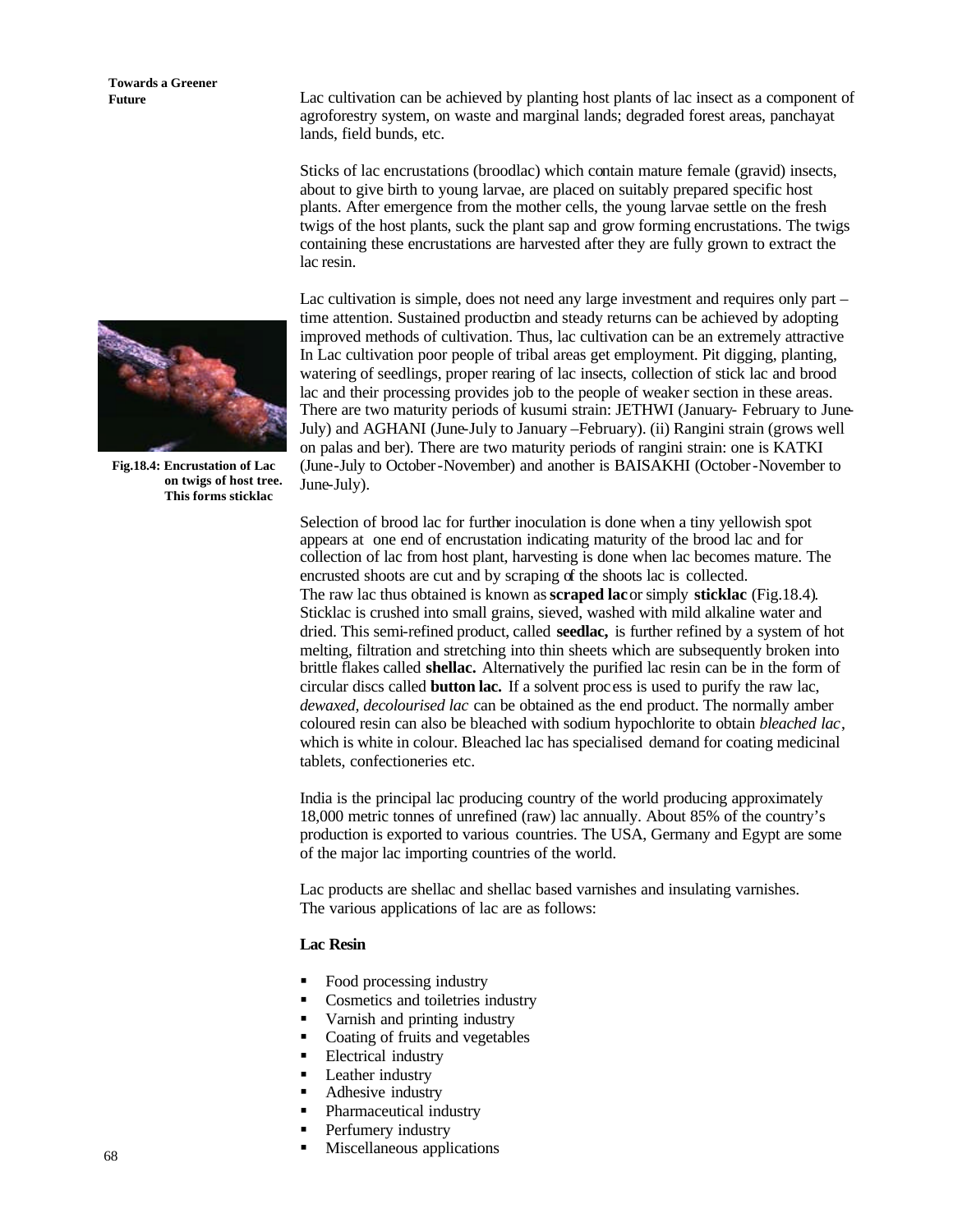- Food and beverages industry
- **Textile industry**

#### **Lac Wax**

- Polishes (shoe, floor, car polishes etc.)
- Food confectionery and tablet finishing
- **Lipsticks**
- **Crayons etc.**

With increasing environment awareness, the importance of lac has assumed special relevance, being an echo friendly, biodegradable and self-sustaining natural material. Since lac insects are cultured on host trees which are growing primarily in wasteland areas, promotion of lac and its culture can help in eco-system development as well as give reasonably high economic returns. Many tribal men and women are already engaged in this trade. They earn Rs.25 to 40 per day and without being displaced from their village.

#### **18.2.5 Aquaculture**

Aquaculture constitutes an important ingredient of integrated rural development. It provides opportunities for self employment and income generation to the unemployed and under-employed people in rural areas. Aquaculture has provided protein rich aqua-food basket, which is more diversified, and consumers are getting both fresh water and seafood products.

In addition, the wasteland, unutilised water bodies, and animal, agricultural and agroindustrial wastes can be utilized extensively as environment-friendly tools in aquaculture. Aquaculture has a great role in human resource development by providing protein rich food to the people for good health and combat malnutrition among rural masses in the region. Blue revolution through aquaculture is possible and can largely be based on a two pronged approach: one is to extend the benefit of technology to rural poor by promoting low cost technology, and secondly to achieve the envisaged quantum jump in fish production for domestic supply as well as export earnings. Fish farming has established itself as a profitable venture as compared to traditional agriculture and animal husbandry because of high return per unit area, easy cultural practices, few risks and no marketing problems.

#### **Aquaculture in India**

The fisheries sector with an annual growth of  $4-6\%$  is contributing 1.28 % to the total gross domestic product of the country and its share in agriculture sector is increasing. The innovation and adoption of technologies like polyculture, integrated fish farming, cage culture and pen culture of carps, cat fishes, mahasher, snow trouts, murrels, live fishes, fresh water prawns, mullets, milk fish, sea bass, shrimps, oysters, mussels, clams, lobster, crabs, sea cucumber and sea weeds have added new dimensions to the life of poor people by bringing prosperity. India's total fish production is 5.35 million tons out of which 1.6 million tons is contributed by aquaculture.

#### **SAQ 3**

How can aquaculture prove to be more profitable than traditional farming?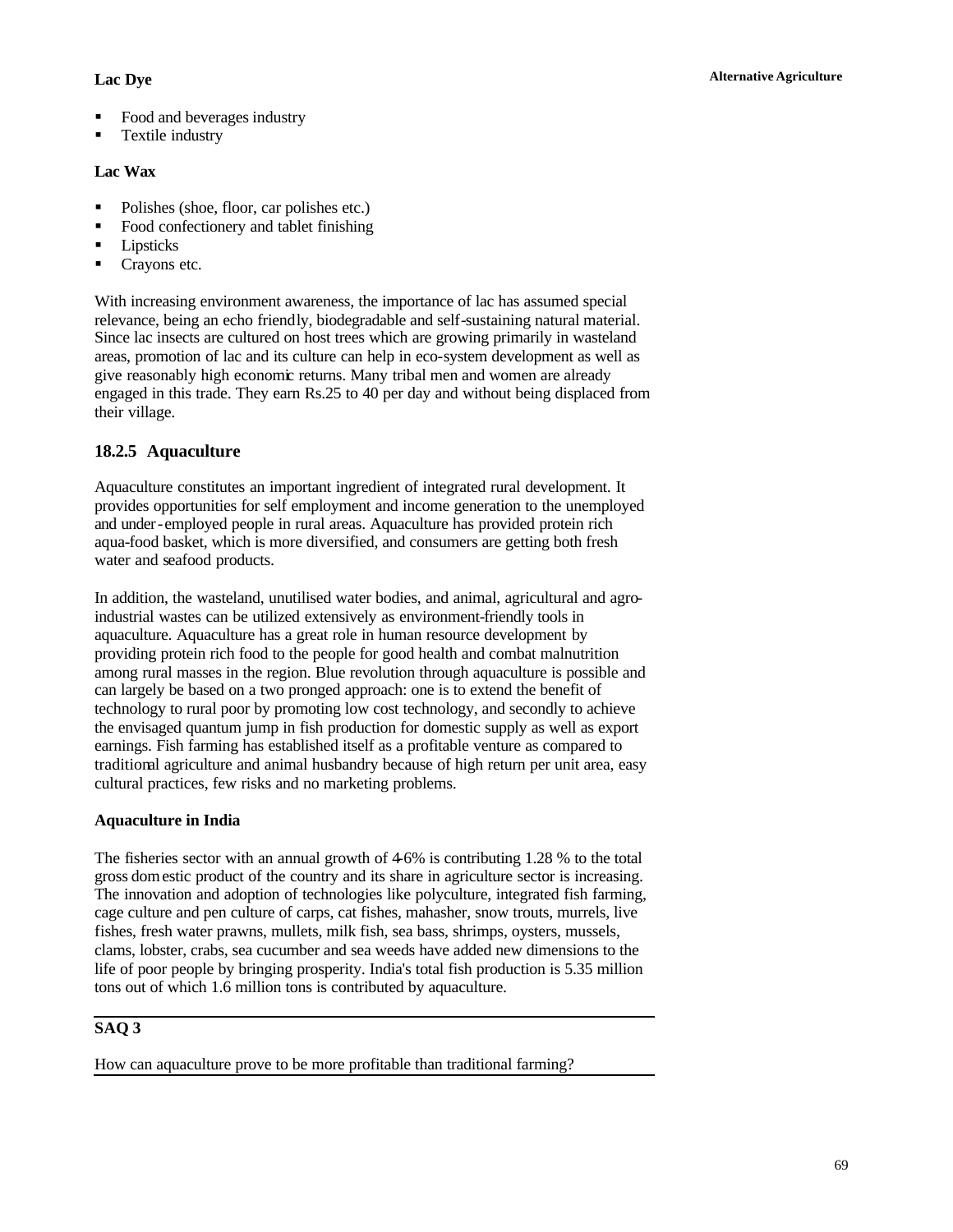#### **Towards a Greener Future**

India is the fifth largest producer of eggs in the world and only next to China, USA, Japan and Russia. The per capita availability of eggs and poultry meat was 33 eggs and 1,100 gm respectively.

Indian Council of Agricultural Rese arch has played a vital role for poultry improvement by establishing two poultry institutes, *viz*., Central Avian Research Institute, Izatnagar, U.P. and Project Directorate on Poultry, Hyderabad, (A.P.) These institutes provide necessary research, training and extension support to the growing poultry industry.

#### **18.2.6 Poultry**

"Poultry" includes a number of avian species such as chicken, turkey, geese, guineafowl, pea fowl, etc. domesticated for economic purposes. These species perform well under a variety of agro-climatic conditions, which help in raising them successfully almost anywhere provided certain minimum management, and nutritional requirements are met with. These birds are efficient converters of feed into animal protein of high biological value compared to other livestock species. While chicken and ducks are raised for commercial egg and meat production, turkeys, guineafowl, geese, etc. are maintained only for meat production.

#### **Box 18.2: Some poultry breeds**

Common poultry breeds are:

*American breeds:* Plymouth Rock, Rhode Island Red, New Hampshire. *Asiatic breed:* Brahma, Cochin, Langshan *Mediterranean breeds:* Leghorn, Minorca, English breeds: Cornish, Australorp *Indigenous breeds:* Aseel, Busra, Chittagong, Karaknath,

In India poultry keeping is as old as its civilization. Poultry farming remained a disorganized "backyard venture" only to be patronised by poor and weaker sections of the society. Our poultry industry is primarily chicken oriented which accounts for more than 90% of the total poultry available in the country. Ducks are next to chicken in the order of preference and account for about 6% of poultry production. The quail egg and meat have recently become popular and commercial quail farms are being set up throughout the country, both in the government and private sectors.

Indigenous poultry breeds, which are hardy but poor in productivity, continue to dominate Indian poultry scenario. There were strong prejudices against raising of poultry and consumption of poultry egg and meat by higher stratum of the society. Low productivity of indigenous birds, low prices for egg and meat, inadequate knowledge of poultry raising and lack of appreciation of poultry's special role in alleviating poverty and improving malnutrition through protein were the major drawbacks in development of poultry. However, during the last four decades, the entire scenario of poultry farming has changed. Poultry is recognized as an organized and agro based industry with tremendous employment potential. Both large and small farmers have come up all over the country with highly specialised hybrid layers and broilers. At present 500 hatcheries have been established throughout the length and breath of the country to produce and supply commercial hybrid chicks.

The policy of government to achieve self reliance has favoured the establishment of pure line breeding programmes both in public and private sectors for development of genetically improved layers and broilers. Our country has also achieved a respectable measure of self-sufficiency in manufacture of compounded poultry feeds, equipment and machines, pharmaceuticals etc. There is now greater emphasis on poultry related research and human resource development. Major emphasis is being given on processing of poultry egg and meat and manufacture of value added egg and meat products. In India the traditional system of poultry keeping although loosing its importance from day to day under the impact of modernisation and industrialisation, is still prevalent in rural and tribal areas of country. Near about one lakh poultry farms with flock size ranging from 25-250 birds exist in rural areas most of which follow backyard open range system of poultry keeping.

Now that you have a brief idea about some of the alternatives to traditional forms of agriculture, w e discuss agro forestry in the next section.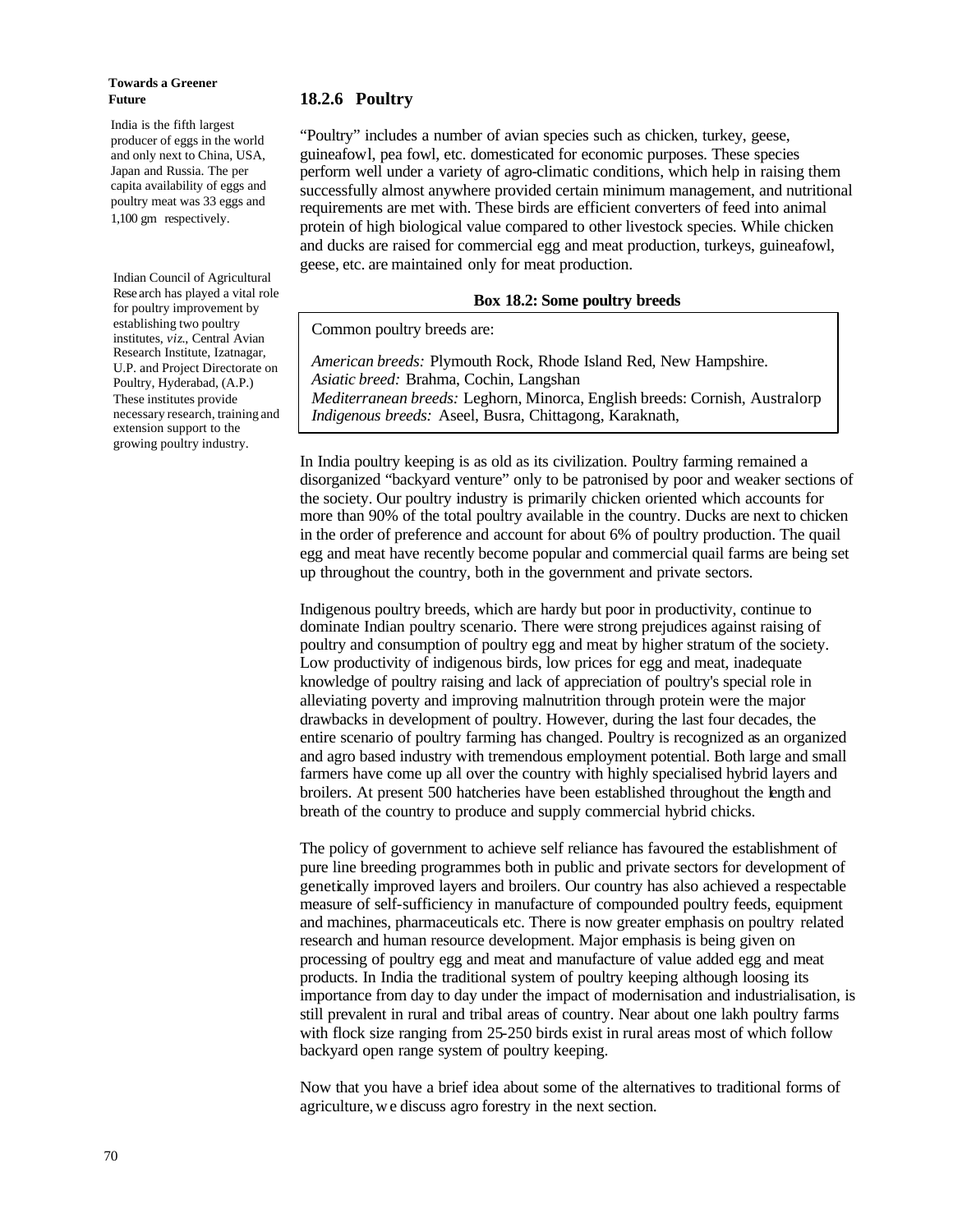# **18.3 AGRO FORESTRY**

Agro forestry is a collective name for land management systems involving positive interactions between trees, crops and/or animals on the same unit of land. It actually involves cycling of nutrients and flow of energy through various trophic levels interacting positively at higher ecological efficiency. Conservation of natural resources and optimisation of productivity could be considered vital to its functioning. Agro forestry has been an age old practice in India, since modern agriculture evolved in forests. From the early *taungya* systems to scattered trees on farm lands, agrisilviculture, silvipasture, agri-horticulture, hortipasture, energy farms, farm boundary planting, aquaforestry, home garden, slash and burn agriculture etc. are various forms of agro forestry practised throughout India. All these systems are the result of human need and support to their livelihood. Of course, variations are there according to the necessity and resources available with the farmers. Most of these practices are seen in small farm holding where there is a need of diverse requirements for the farm family.

Agro forestry is a holistic concept that involves various organisms sharing a habitat and its abiotic and biotic components. It is acknowledged as a potential technology for arresting land degradation, restoring production waste and improving the environment besides enriching the wood products for rural use and industry. Agro forestry reduces the farmers' dependency on forests even as it provides them economic benefits.

Trees can provide many products such as timber, fodder, fuel wood, medicines, and oils. They also help to conserve soil, enhance soil fertility, and provide shelter belts for crops and fruit trees. Queries have been raised on the efficiency of this type of agriculture, especially regarding soil nutrients, which are required by both the groups, i.e. trees and crops, and how they help each other. All plants compete with their neighbours to some degree for these vital resources. But they can also be helpful to each other. For instance, some trees have a light, thin canopy, which allows adequate light to filter through to crops below. Crops growing under them save soil moisture as the protection of the tree cover reduces their rate of evaporation. Many leguminous trees can fix nitrogen, enriching the soil. This benefits subsequent non-leguminous crops, which do not have this capability. Trees also improve the soil in other ways. Leaf litter decomposes and adds nutrients. Even the root systems release nutrients and improve soil structure when they decompose. Some trees capture nutrients lying too deep in the soil, and bring them to the surface and later return them to the soil as litter, which the crops utilize when it decomposes. Trees use nutrients and regain them through their recycling system. However, if leaves and branches are left on the ground to decompose and their nutrients are lost, the tree will have to be nourished with external nutrients added as fertilizer or organic manure.

#### **Strategic Options**

Viable agro forestry options for different agro-ecozones have been identified and specific technology packages as strategic options are now available, *viz*. silvipastoral systems on dry degraded lands, agrihorticultural systems on rain fed marginal agricultural lands, agrisilvicultural practices involving different tree species in different areas. Highly adapted tree species have been identified for each agroecozone to encourage high productivity and diversify the products for use. Most important multipurpose trees for meeting these demands have been identified, *viz*. *Eucalyptus* hybrid, *Populus delfodes, Acacia* sp., *Dalbergia* sp. *Morus alba*, *Anthocephalus cadamba*, *Casuarina equisefifolia, Prosopis* sp., bamboos, *Grevillea robusfa, Leucaena leucocephala* etc. The popular agro forestry systems are as follows:

1. **Agri-silviculture system**: Under this system agricultural crops are intercropped with tree crops in the inter-space between the trees and can be grown profitably up to two years in "protective irrigated conditions while in rain fed up to 4 years.

Taungya is a scheme in which small scale farmers are given agricultural land and subsidies on state forest in return for planting and maintaining trees on the plot of land given to them .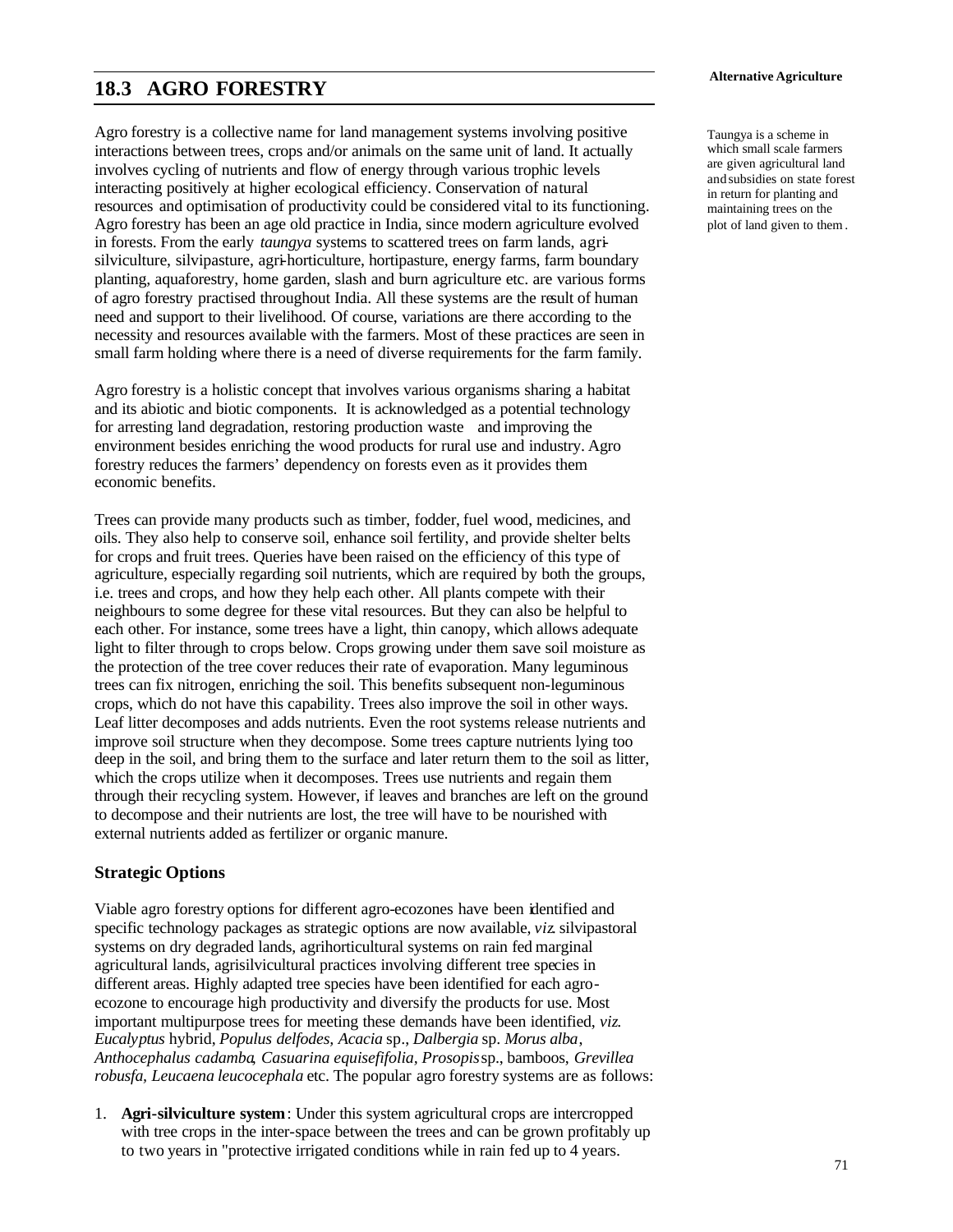**Future** Fodder crops can be grown up to longer duration. The aim of this system is to increase the overall yield of the land and solve the problem of shortage of food, fodder, fuel wood and timber. Agri-silviculture includes home gardens, boundary plantation with Tad palm, trees, shrubs; scattered trees like Babul, Khejri etc. and allay cropping shrubs or trees alternated with crops with fixed width.

- 2. **Silvipasture system** : This system includes growing of improved pasture species along with tree species. Tree species would be either for timber  $\alpha$  fuel cum fodder. Grasses or grass-legume mixtures are grown along with tree species simultaneously on same unit of land. The typical example of this system is Kangayam tract of Tamil Nadu where *Acacia leucopholea* is being raised as intercrop. The tree canopy gives a better shade to the cattle and the pods become palatable feed to the cattle and sheep.
- 3. **Agri Horticulture system**: This system refers to growing of agricultural crops along with fruit trees, which can be continued up to 5 to 6 years or till the canopy of fruit trees become fully enclosed. If fruit trees are planted at a wider spacing agriculture can continue simultaneously.
- 4. **Silvi Horticultural system**: This system is like agrisilviculture system and is based on the sustained yield. Tree species are managed to get timber, fuel wood etc. and horticulture crops are grown in between the inter-space. Horticulture crops provide additional benefit in the form of fruits and vegetables. Thus dual benefit is available to the farmers. Silvi horticulture system may vary with the nature of horticultural crops like silvihorti pome (with apple, peas), silvihorti other fruits (orange, lime and other citrus), silvihorti vegetables (with vegetables), silvihorti garden (with ornamental plants) etc.
- 5. **Silvi-horti-pastural system**: Under this system trees are grown along with fruit trees while grass and legume mixtures are raised in inter-space between trees. The three combinations are based on the principle that each of its components draws nutrients from different layers of soil. For instance in the state of Karnataka, *Casuarina* was intercropped with fruit tree like Mandarin orange and the performance of orange was excellent compared to other trees like *Eucalyptus* and *Leucaena*. The incidence of pest and disease was also negligible on orange when grown with *Casuarina*. Likewise when *Leucaena* was intercropped with fruit tree Sapota *(Archrus sapota)* encouraging results were achieved. Thus there is a need to identify profitable agro-forestry system. This system can solve the problem of wood, food, fodder and restoration of ecological balance. Further by adopting this system the unemployment problem can be reduced to some extent and the socio economic conditions of the farming community will improve.
- 6. **Silvi-agri-sericulture system**: This is a very complex system where crops or vegetables are grown along with tree species (basically host plants of silk worm). If the tree species is *Terminalia arjuna,* tasar silk worms are reared and the larval excreta acts as a good manure for the crops and silk is obtained as the end product. The pruned branches of tree species are used as fuel.
- 7. **Silvi-agri-lac culture system**: Under this system crops or vegetables are grown along with host plants of lac insect. On maturity of host plants lac insets are reared. Woody shrubs *Moghania macrophylla* is ideal host for lac insect and is suitable for incorporation in this system. This is very popular in Chotanagpur plateau of Bihar where farmers also grow fodder along with lac host plant.
- 8. **Silvi-agri-apiculture/Horti-silvi-agri-apiculture system**: This is a complex system and the idea is to manage the land in such a way that the production of flowers, crops and honey is concurrent. The trees and crops are judiciously selected so that the worker bees in the course of ramblings never miss to collect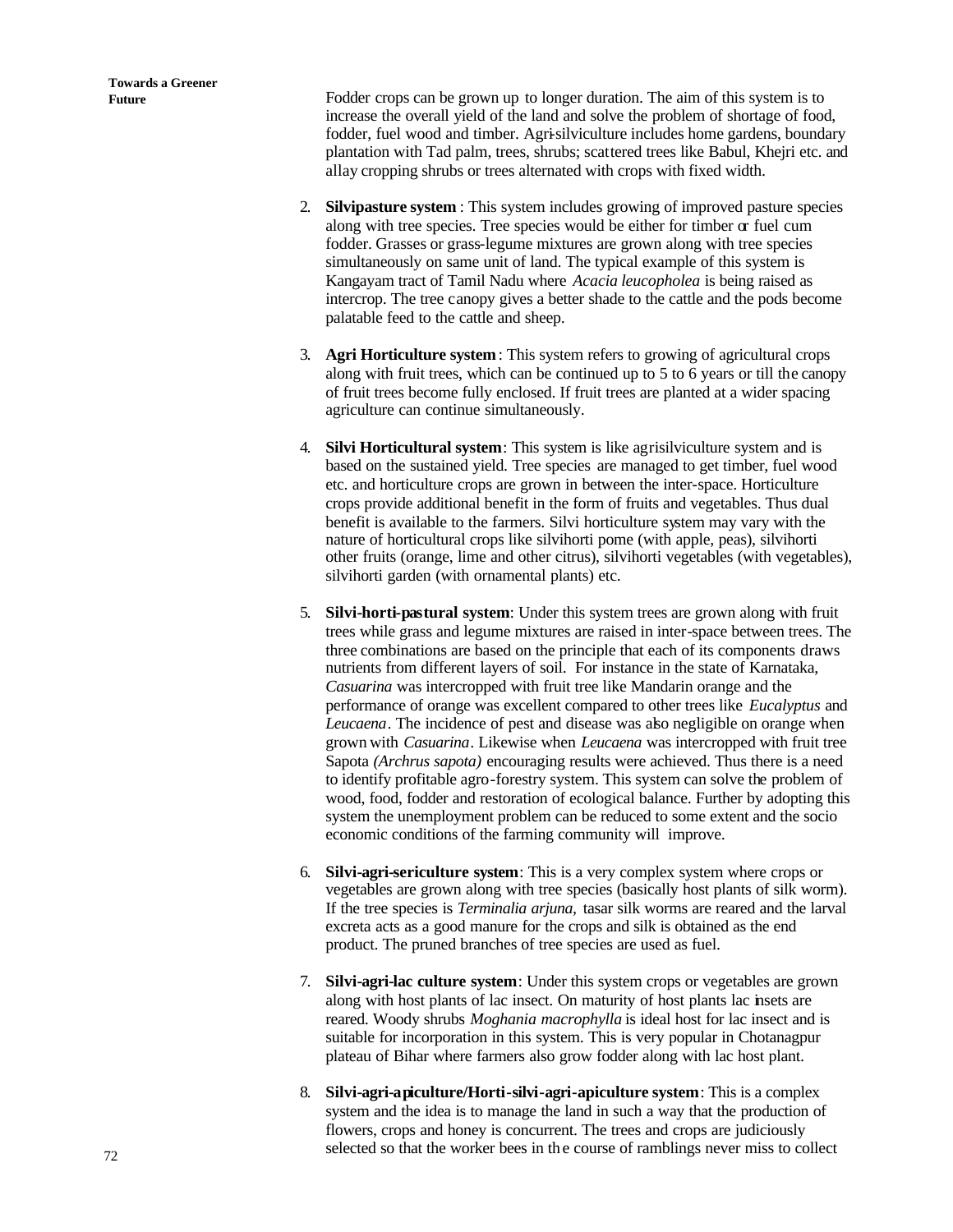**Alternative Agriculture** nectar and pollen. There should not be any shortage of flowers in the system. Farmers in this system collect fuel wood, timber, honey and agricultural crops from the same unit of land. In several parts of the North-East, citrus trees are grown and citrus honey is a priced commodity.

Along with agro forestry, social forestry is also very important for the upliftment of living standard of rural masses. In the next section we will discuss the primary objectives of social forestry

#### **SAQ 4**

Distinguish between agri-silvicultural and silvi pasture systems.

# **18.4 SOCIAL FORESTRY**

Social forestry has often been described as forestry of the people, by the people and for the people. It is an answer to the unprecedented pressure on our traditional forest reserves, which have been steadily depleted due to the removal of large quantities of fuel, fodder, small timber, fruit and other forest produce. In practical social forestry, trees are grown along road sides, rail tracks, canals, banks, sides of drainage channel, compounds and around the buildings, cremation grounds etc. around or near the society or people's habitation for producing fuel, fodder, forage, food, fibre, medicines, raw materials of cottage industries. This creates, develops and maintains a favourable microclimate around inhabitation of people; provides shelter for livestock; and shelterbelt for condensation of hot wind as well as for windbreak. Much forestry related integrated programmes are being sponsored by go vernment agencies and non-government organisations. Various integrated projects based on forestry, aim to maintain the balance between man and nature. They strive for an overall development of the area without causing a strain on nature and natural resources.

The primary objectives of these projects are:

- to maintain the delicate balance between man, nature and natural resources;
- to provide a renewable resource of fuel, fodder, timber and fruit for meeting the needs of the local population; and
- to uplift the living standards of the rural masses by energy saving devices, and animal health services.

In India the various social forestry and integrated forestry programmes undertaken in Jammu and Kashmir, Madhya Pradesh, Himachal Pradesh Uttar Pradesh include plantation of fuel wood and fodder species in forest lands lying in the vicinity of the villages; plantation of fuel wood, fodder and fruit trees on Panchayat /Community lands and degraded lands; distribution of seedlings to local farmers at highly subsidised rates; encouraging school children to plant trees, motivating local organisations such as Panchayats and Mahila mandals to actively participate in social forestry programmes.

Strengthening village institutions holds the key for successful promotion, management and utilization of social-forestry applications. Creating rural opportunities for valueaddition of products and establishing mechanisms for efficient marketing is yet another activity that is vital to social-forestry adoption. It is also important to link the farmers and industry through development of village-level institutions. Value-addition facilities, *viz.,* seasoning, grading, conversion and product diversification like, bamboo mat boards, panels, medicinal plant products etc. need to be created at village level to provide employment opportunities and attract higher prices for the products. To give more impetus to this activity, it may be required to stop subsidy on government supply of raw materials to industry and impose duty on the import of pulp. It will also be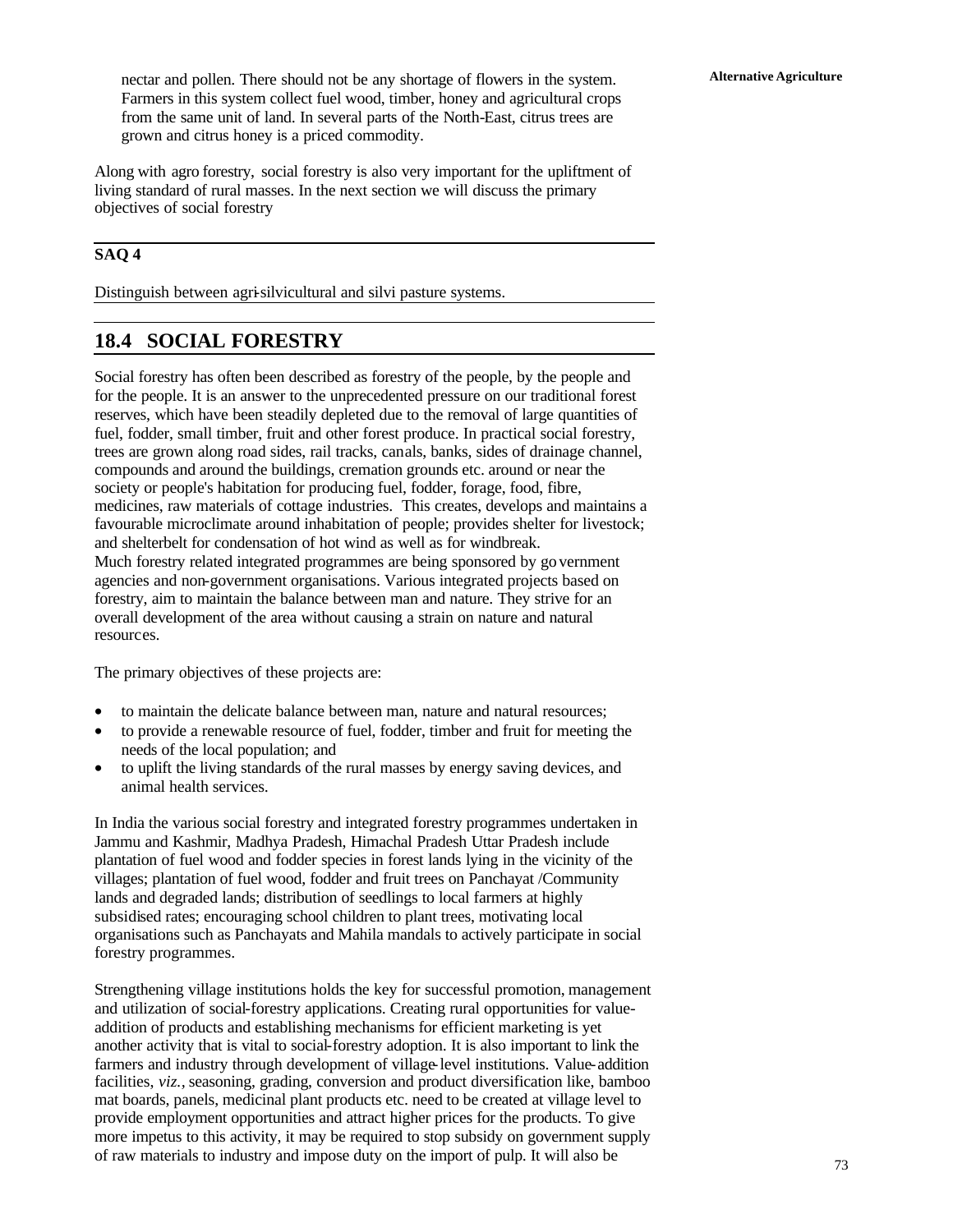**Future** important to continuously strive to up- grade planting material and identify newer species of trees for higher production. When social-forestry is viewed in its totality it is realized that certain legal and procedural frameworks require improvement to encourage its adoption.

#### **SAQ 5**

What is the need of social forestry?

# **18.5 PLANTATION CROPS**

The SAARC region is rich in plantation crops and with proper scientific management it can provide extra income to the rural masses that are still following traditional technologies. With new technologies available to utilize by-products of plantation crops, progress of rural masses is not far off. Various plantation crops are discussed in following sub-sections.

#### **18.5.1 Coconut**

The coconut crop has considerable significance in national economy in view of its vast opportunities for employment and income generation. Every part of the crop is useful in one way or the other (Fig. 18.5).



 **Fig.18.5: Products from the Coconut Tree**

Coconut is mainly cultivated for the nuts from which two important products 'copra' and fibre are obtained. Copra yields oil and oil cake. The trunk of the matur e palm is used as timber for houses and the leaves are used for thatching houses, fencing etc. The unopened spathe is tapped for toddy called 'neera'. Sweet toddy can be converted

Major share of coconut production in India is contributed by millions of small and marginal farmers mostly in the coastal areas. The important coconut growing states in India are Kerala, Tamil Nadu, Karnataka, Andhra Pradesh, Orissa, Maharashtra, Goa, Assam, Pondicherry, Lakshadweep, Andaman and Nicobar Islands.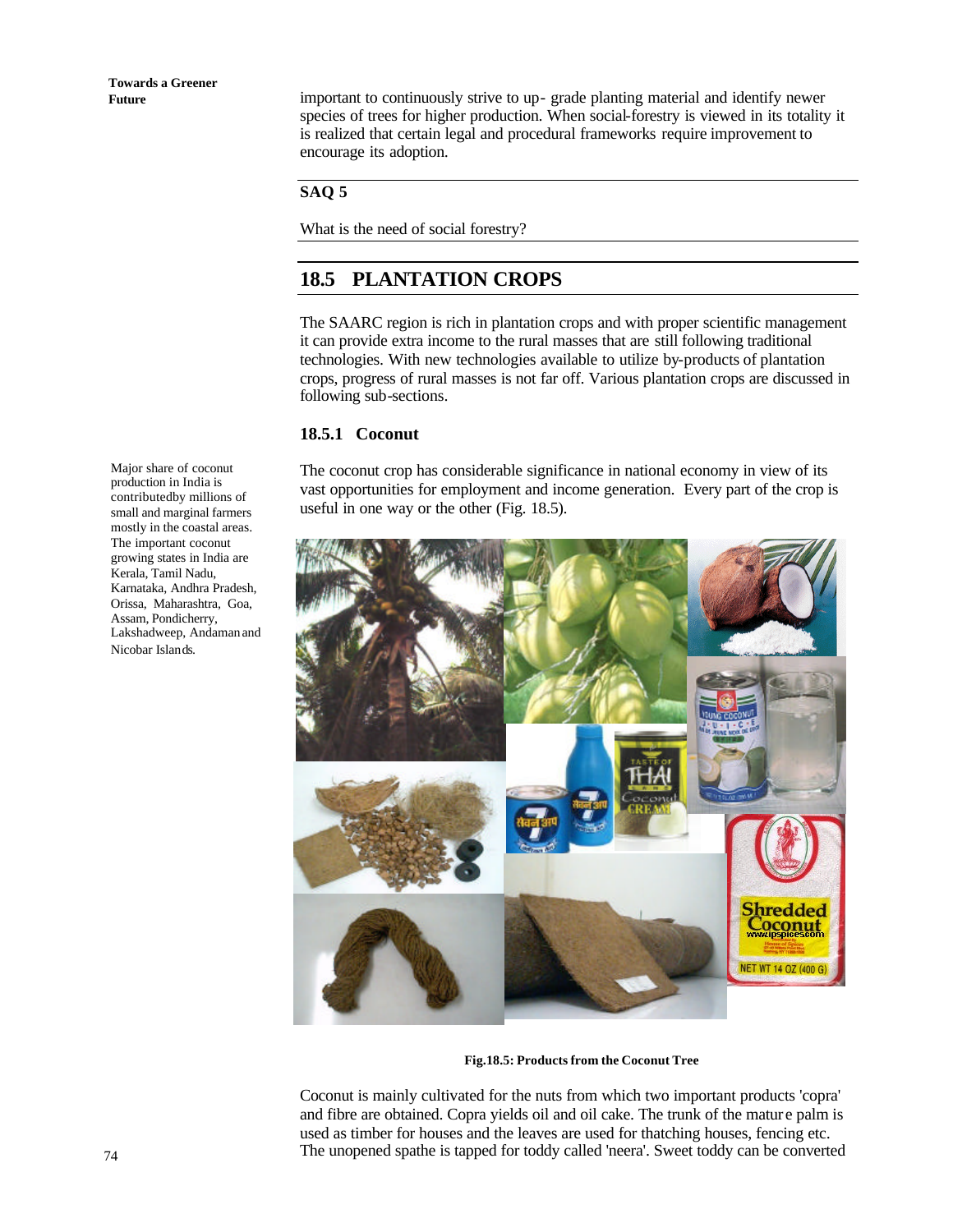**Alternative Agriculture** into jaggery and sugar. Fermented toddy is a mild alcoholic drink and vinegar can be made from it. Water from tender coconut is a refreshing drink. In Kerala , the extraction of coir from the husk of nuts and the manufacture of coir products provides employment for thousands of people. The coconut shell is largely used for fuel and for the production of charcoal. The shell flour is used as filler for plastics.

#### **18.5.2 Areca nut or Betelnut**

This is an extensively cultivated tropical palm and the nuts of which form a popular masticatory in India, Middle East, and Far East. India produces annually 150,000 tonnes of areca nut from an area of 18, 34,000ha. It is a tall-stemmed erect palm, reaching varied heights, depending upon the environmental conditions (Fig. 18.6). Palms attaining a height of 30 metres are not uncommon. Areca nut is consumed both as a raw/ripe nut (adaka or Kacha tamul), as dried ripe nut (chali supari) and as semimature cut and processed varieties 'Batoldike" or 'Kalipak'. There are over 150 trade types, differing in maturity, processing conditions and varying in their taste characteristics as per market conditions prevailing at different centres of the country. The drying of the whole fruits for making chali supari requires up to 40 to 45 days of good sunshine, so as to get a moisture level of about 10 per cent. Drying ripe nuts on cement floors reduces fungal infection of the nuts to a minimum level of about 5%. A drier designed recently has been found to be most suitable to produce good quality chali supari. The cup shaped nuts are prepared by boiling tender areca nuts after husking and cutting into halves. An important by-product is the husk of the nuts which can be utilized for making boards, paper etc. The spathe covering the inflorescence and the leaf sheath can be used for making caps and for packing. The palm trunk is a useful building material.



**Fig.18.6: Areca nut plantation**

#### **18.5.3 Cashew nut**

India is the largest producer and exporter of cashew nut It occupies a premier position contributing about 43% of the cashew nut production. The maximum production of raw cashew nut was 5.2 lakh tonnes, obtained from an area of 6.86 lakh ha during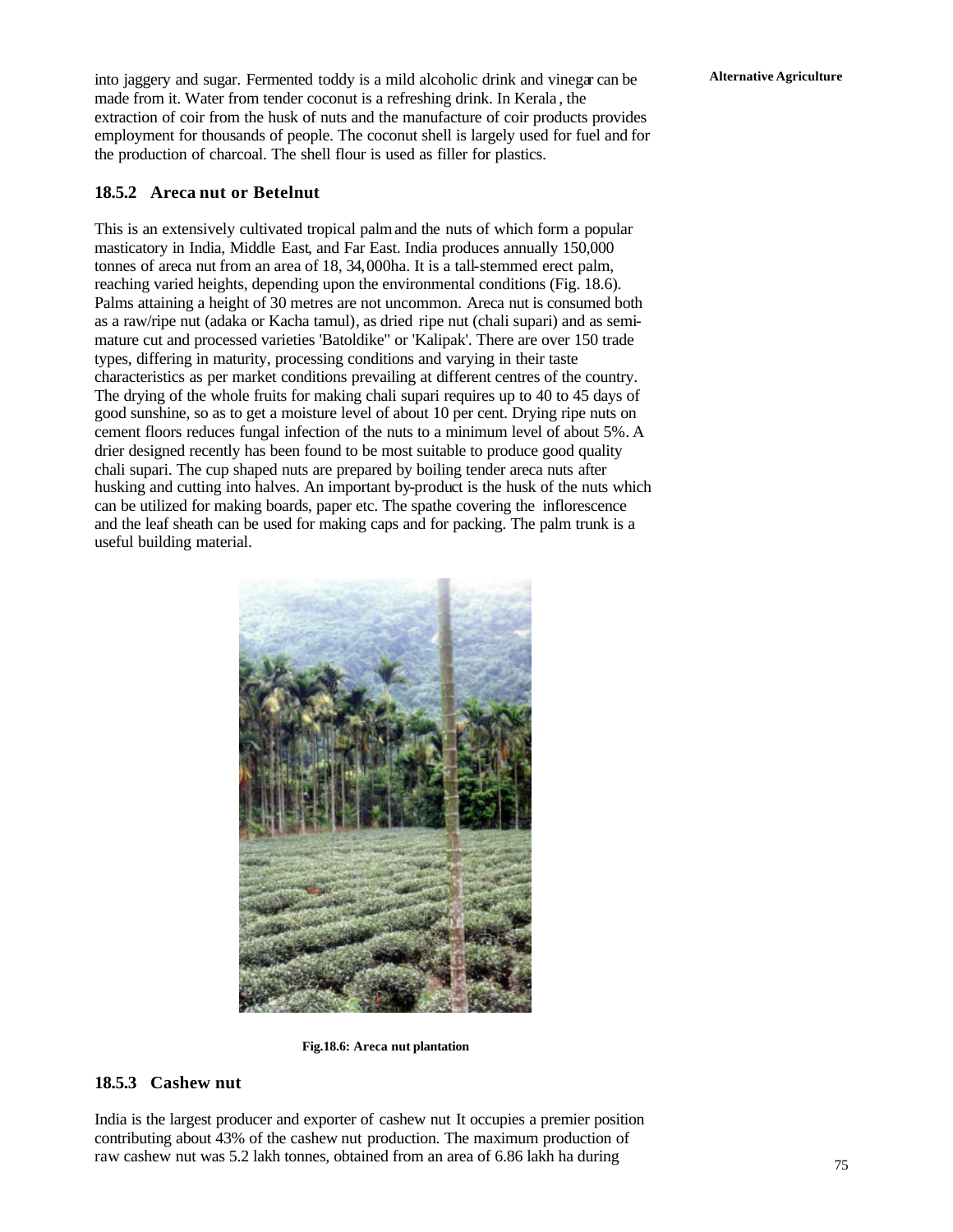**Towards a Greener** 



**Fig.18.7: Cocoa pods**

**Future** 1999-2000. This production is hardly sufficient to meet 50% of the demand of about 825 cashew-processing units in the country. The average demand growth rate for kernels for export and internal consumption is around 13% per annum. Cashew nut is grown over 0.635 million ha today with an average productivity of 658 kg/ha while the demand of the industry is about one million tonnes of raw cashew nut.

#### **18.5.4 Cocoa**

The cocoa plant is a perennial dicotyledonous plant which has been under cultivation since pre-historic times. The centre of origin has been placed in the tropical forests of the Amazon Valley in South America. It is now extensively grown in the continents of Africa, Asia, and South America and in parts of North America. The annual export earnings from cocoa are to the tune Rs. 9 crores. (Compared to the global production of 29 lakh MT, the Indian contribution is insignificant.) To fill the gap between the production and requirement, intensive programmes for production need to be initiated. The fruit is a berry containing 20 to 40 seeds each surrounded by a pulp, which is a transformation of the outer integument of the ovule (Fig. 18.7). The outer cells release a highly mucilaginous substance at full growth and are one reason for preventing fermentation of beans after harvesting.

In coconut plantations spaced at about 7.5 metres, cocoa may be planted either in a single row alternating with coconut or in double rows in triangular positions between the rows of coconut. This crop combination of cocoa and coconut has synergistic effect on the yield of both the crops.

#### **18.5.5 Rubbe r**

Natural rubber is found in the latex of as many as 895 species of plants belonging to 311 genera of 79 families. Of these *Hevea brasiliensis* (Euphorbiacaeae), the para rubber tree is the most important source of rubber. The tree is now grown in the tropical regions of Asia, Africa, and America. It is a hardy, quick growing tree with a straight trunk producing branches 3-5 m above the ground and forming a spreading canopy. The optimum ecological requirements consist of a fairly distributed rainfall not less than 200 cm, a warm humid climate (21 to  $35^{\circ}$ C) and a well-drained deep loamy soil. It flourishes from the sea level up to altitudes of 450-600 m. Others are *Glaziovi*i (Euphorbiacaeae), *Ficus elastica* (Moracaeae), *Parthenium argentatum* and *taraxacum kok-saghyz* (Compositae). Many other species such as *Euphorbia intisy* (Euphorbiacaeae), *Cryptostegia grandiflora*, and *Landolphia* sp. have been tried as possible minor sources of natural rubber. *Hevea brasiliensis* is a native of Brazil and was introduced in tropical Asia in 1876 through the Kew Gardens (England).

#### **18.5.6 Tea**

Tea (*Camellia* spp.) is made from the tender or young leaves and unopened buds of the evergreen tea-plant, popular as a 'healthful herb'. The important tea growing countries are: India, Sri Lanka, East Africa, Japan, Indonesia, Bangladesh, China, Georgia and Argentina. The leading tea growing states of India are: Assam, West Bengal, Kerala, Karnataka and Tamil Nadu, and to some extent in Tripura and Himachal Pradesh. In India tea is grown in about 3, 58,000 hectares and over 468 million kilograms of product is obtained annually. Over one million workers are employed by the tea industries (Fig. 18.9). Two distinct varieties of tea-plant are generally recognised, the small-leaved China (sinensis) and the large-leaved Assam (assamica).

The tea-plant, in the natural state grows into a small or medium-sized tree, but in commercial plantations it is pruned and trained to form a many-branched low bush and is encouraged to produce vigorous vegetative growth by adopting an appropriate schedule of fertilizer applications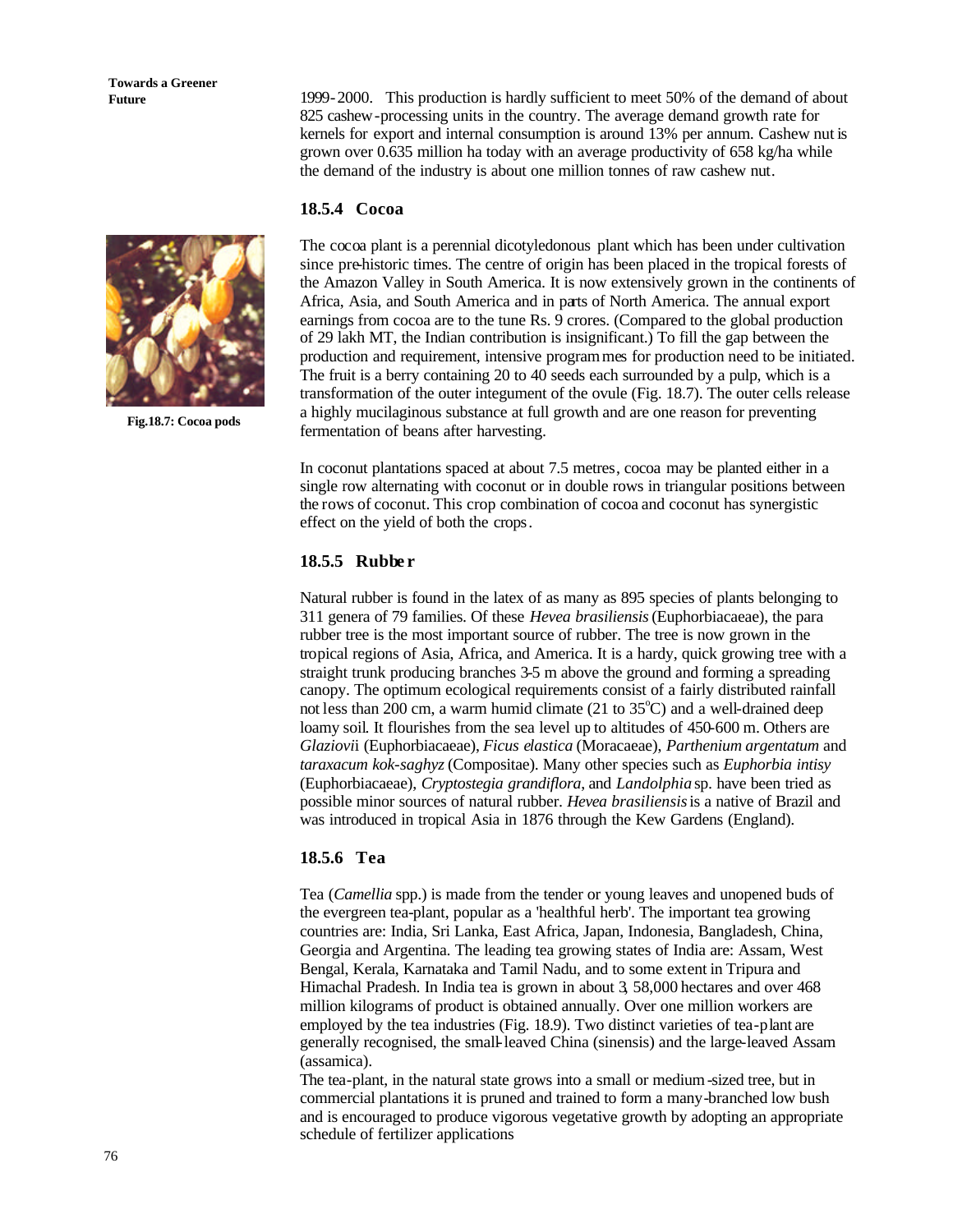

**Fig.18.9: Tea gardens in Assam**

**Coffee**: India earns considerable foreign exchange by producing 85,000 to 100,000 tonnes of coffee. Arabica (*Coffee arabica*) and robusta (*Coffee canephora*) are the two principal species of coffee which are extensively cultivated in our country. The major coffee growing states in India are Karnataka, Tamil Nadu, Kerala and Andhra Pradesh. While on a limited scale it is also grown in some parts of Orissa, West Bengal, Assam and Madhya Pradesh.

The cultivation of coffee is mainly confined to the hilly areas of the Western and Eastern Ghats where annual rainfall ranges from 1250 to 3000mm.Coffee plant grows well at temperatures between 12 and 36 °C and the elevation above the sea level influences the quality of the coffee.

In the next section we shall examine the need for cultivation of herbal and medicinal plants as a form of alternative agriculture.

# **18.6 HERBAL AND MEDICINAL PLANTS**

There is a growing demand today for plant-based medicines, health products, pharmaceuticals, food supplements, cosmetics etc. in the international market. The international market of medicinal plants is over 60 billion US dollar per year, which is growing at the rate of 7 percent per annum. WHO has forecast that the global market for herbal products is expected to be US\$ 5 Trillion by 2050. Herbal remedies would become increasingly important as people seek natural remedies and gentler, safer products to deal with the prevention of ill health and the promotion of good health. India, with its rich biodiversity has tremendous potential and a natural advantage in this emerging area.

Problems arising out of rapid genetic loss of medicinal plants forced the need for international co-operation and co-ordination to undertake programmes for conservation of medicinal plants to ensure that adequate quantities are available for future generations. Cultivation of medicinal and aromatic species gives scope to continue the supply of quality drugs for future generation. Commercial cultivation of medicinal and aromatic plants is the outcome of implementation of number of critical factors like location selection; good and genetically stable planting materials; good agro-technological practices; nutrient input; harvesting management and implementation of suitable post harvesting techniques to preserve the end product till smart and effective marketing arrangements are made.

#### **The Indian Scenario**

You have read in Unit 8 of this course that India is one of the world's 12 leading biodiversity centres, encompassing 16 different agro-climatic zones, 10 vegetation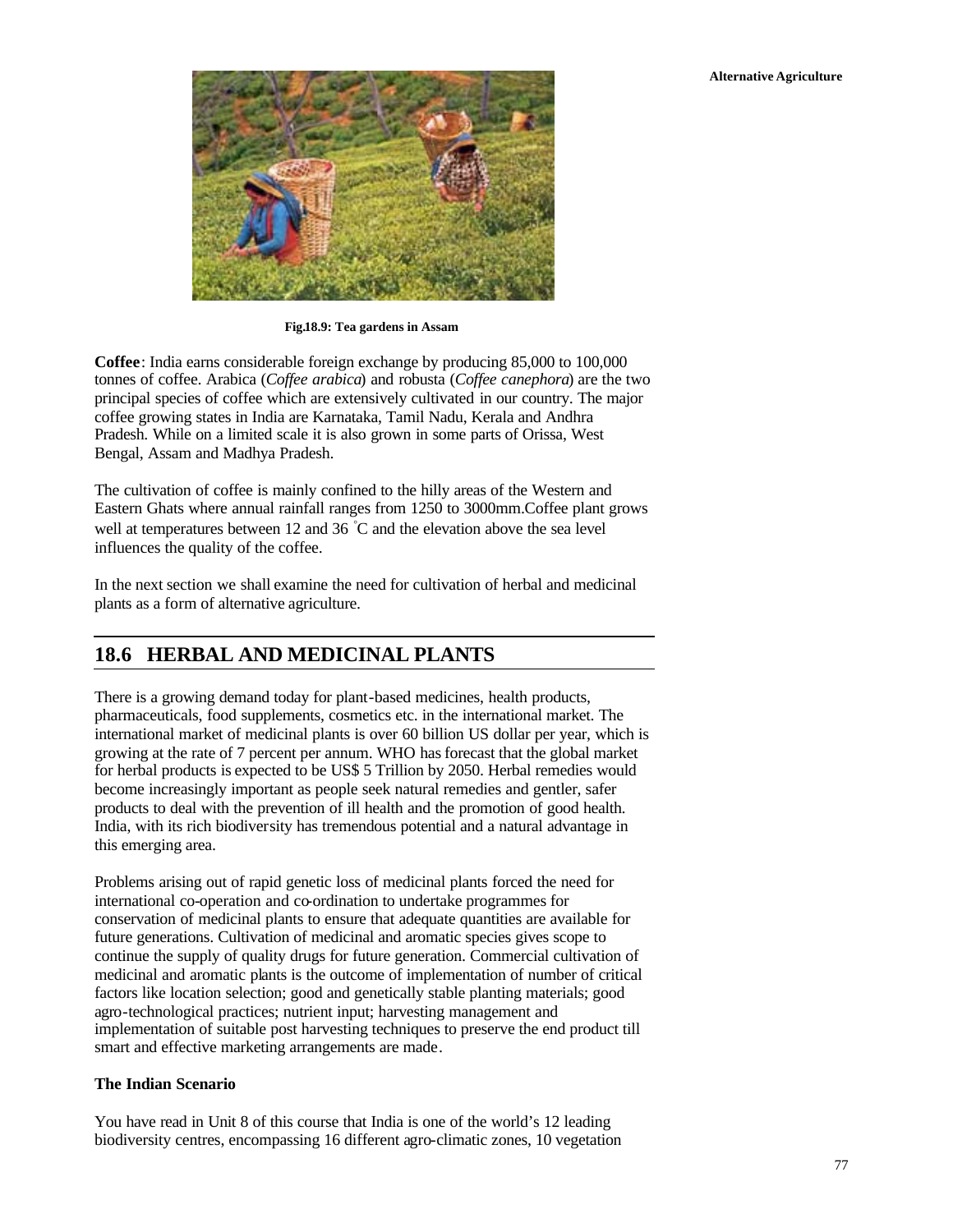Future **zones**, 25 biotic provinces and about 426 habitats of specific species. It has been estimated that about 45,000 plant species (nearly 20 per cent of the global species) occur in the Indian Sub-continent. About 3,500 species of both higher and lower plant groups are of medicinal values. More than 80 per cent of medicinal and aromatic plants are collected from 17 million hectares of Indian forest land. However, many of these, due to over-exploitation have become rare (*Rheum emodi, Aconitum deinorrhizum*), threatened (*Rauvolfia serpentina, Berberis artistata*), or endangered (*Sassurea lappa, Dioscorea deltoidea*).

> The present export of herbal raw materials and medicines from India is approximately about 100-114 million US dollar per year. India is one of the major exporter of crude drugs mainly to six developed countries viz. USA, Germany, France, Switzerland, U.K. and Japan, who share amongst them 75-80 per cent of the total export market.

The scope of herbal industry in India is enormous, but the lack of sustainable harvesting methods is raising concerns for the future of many valuable medicinal plant species. The medicinal properties of most medicinal plants exist in the root, which means that when they are harvested in the wild, the whole plant, including its root, is pulled out the ground and it cannot grow again the following year. It is because of this, and the growing demand for these herbs from both domestic and foreign markets, that many medicinal plants are being over-harvested and threatened in their natural habitat.

The long-term availability of medicinal plants is of vital importance, not just for the herb-collectors who depend on it to earn a living, but also for the future of India's traditional system of medicine, ayurveda, which is rapidly growing in popularity both in India and abroad. Conservation of these plants is therefore of utmost importance.

Out of 45000 different plant species and 15000 medicinal plants, 7000 plants are used in Ayurveda, 700 in Unani medicine, 600 in Siddha medicine, 450 in Homoeopathy and 30 in modern medicine. The Indian Systems of Medicine have identified 1500 medicinal plants, of which 500 species are commonly used in the preparation of herbal drugs. More than 150 of these plant species have been categorised as endangered. The medicinal plants sector at present is not well organised and needs special attention. Though different Ministries and Departments in the Government sector, NGOs and individuals in the private sector are making efforts in different directions, yet there is a need to co-ordinate and systematise these efforts.

An appropriate mechanism for coordination and implementation of policies relating to medicinal plants both at the National and State levels is necessary to facilitate interministry, inter-state and inter-institutional collaboration to avoid duplication of efforts. Therefore, a need for the establishment of a national level nodal body was felt to formulate policies for the medicinal plants sector and develop the potential of this sector through schemes and projects that encourage investment in this sector.

India is bestowed with a treasure of medicinal plants. The supply base of 90% herbal raw drugs used in the manufacture of Ayurveda, Siddha, Unani and Homoeopathy systems of medicine is largely from the wild. Besides this, plants are also used in various industries producing herbal items other than medicines (Table 3). This wild source is speedily shrinking day-by-day. Therefore, there is a need for conservation and sustainable use of medicinal plants. Cultivation is clearly a sustainable alternative to the present collection of medicinal plants from the wild. This can be a potential provider of returns to the farmers/cultivators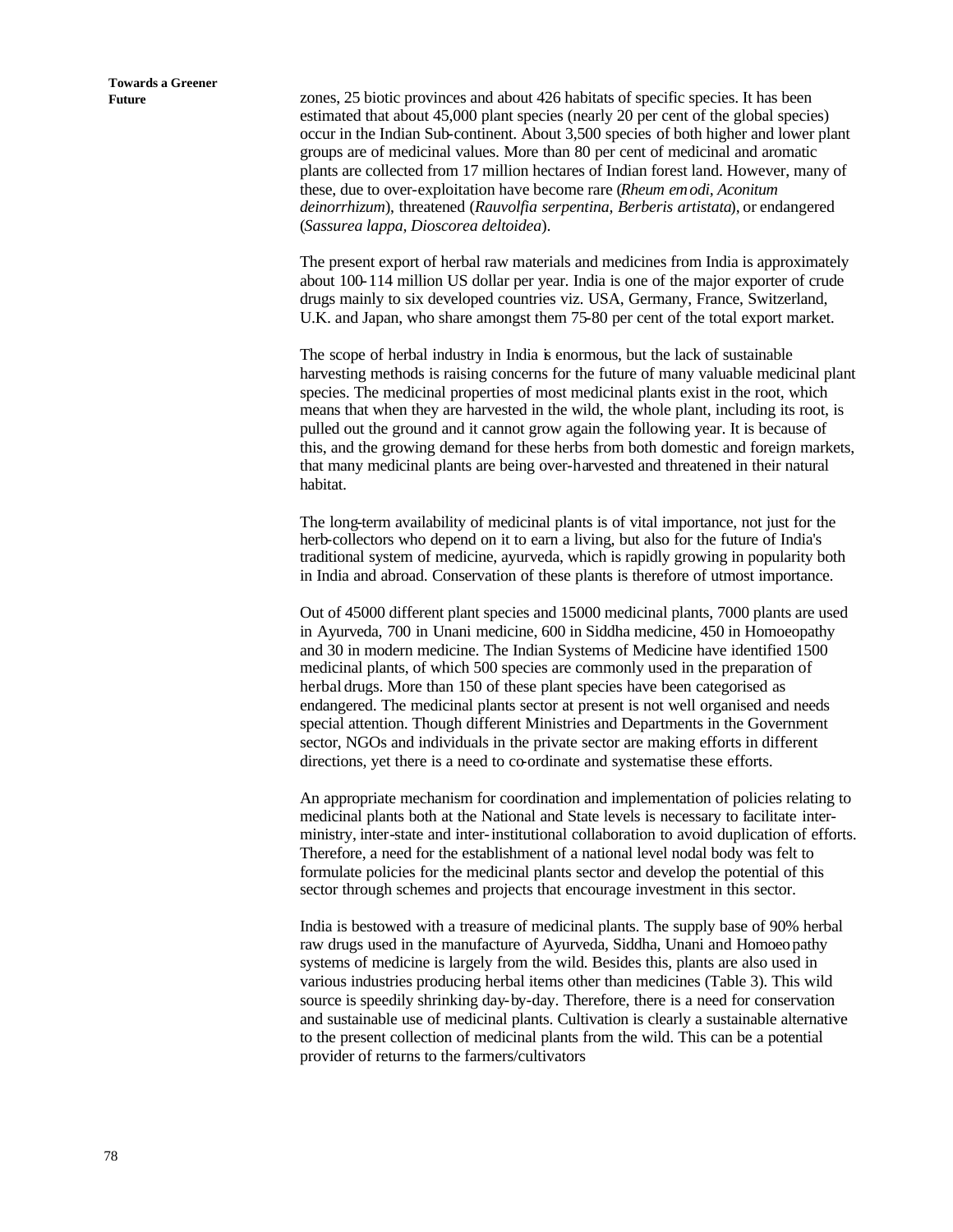# Table 18.3: List of important medicinal plants along with their utilization *Alternative Agriculture*

| S.No | Common<br>name     | <b>Botanical name</b>           | Plant part and usage                                                                                                                                |
|------|--------------------|---------------------------------|-----------------------------------------------------------------------------------------------------------------------------------------------------|
| 1.   | Amaltas            | Cassia fistula                  | Fruit pulp- Purgative, laxative                                                                                                                     |
|      |                    |                                 |                                                                                                                                                     |
| 2.   | Amrita             | Tinospora                       | Stem-Dyspepsia, fever, urinary                                                                                                                      |
|      |                    | cordifolia                      | diseases, antipyretic                                                                                                                               |
| 3.   | Arni               | Premna latifolia                | Whole plant-Internally and externally<br>dropsy, diuretic                                                                                           |
| 4.   | Ashwagandha        | Withania<br>somnifera           | Roots- Cough, dropsy, rheumatism, tonic,<br>astrigent, nerve sedative, gives glow to<br>skin, removes excessive water from<br>tissues, rejuvenating |
| 5.   | Ati bala           | Abutilon indicum                | All parts- Urinary trouble, lumbago,<br>diuretic, nervous tonic, anti-pyretic                                                                       |
| 6.   | Bala               | Sida cordifolia                 | Seed & root-Diuretic and tonic                                                                                                                      |
| 7.   | <b>Bel</b>         | Aegle marmelous                 | fruit and all- For digestive and stomach<br>related disorders.                                                                                      |
| 8.   | Gangeran           | Grewia tenax                    | All parts- Heart diseases, diuretic,<br>nervous diseases, tonic                                                                                     |
| 9.   | Ghrit kumari       | Aloe vera                       | Leaves- Cosmetics, glycosides anti-<br>irritant, anti-aging, soothing                                                                               |
| 10.  | Gokhru-big         | Pedatum murex                   | Fruit-Diuretic and as a tonic; and other<br>diseases of urino-genital systems                                                                       |
| 11.  | Gokhru -<br>small  | <b>Tribulus</b><br>terrestris   | Fruit and all parts-Tonic, diuretic                                                                                                                 |
| 12.  | Gugulu             | Commiphora<br>wightii           | Resin- Perfumery, muscular rheumatism                                                                                                               |
| 13.  | Hingota            | <b>Balanites</b><br>roxburghii  | Fruit and bark - Whooping cough and<br>skin trouble, bark anthelmintic, family<br>planning                                                          |
| 14.  | Indrayan           | <i>Citrullus</i><br>colocinthis | Fruit & root-Purgative, used in ascites,<br>jaundice, rheumatism & urinary troubles                                                                 |
| 15.  | Isabgol            | Plantago ovata                  | Seed & seed husk-Affections of kidney,<br>bladder & urethra, ice-cream industries,                                                                  |
| 16.  | Jeevanti           | Leptidinea<br>reticulata        | substitute of Agar-Agar<br>Whole plant-Tonic, increases milk yield                                                                                  |
| 17.  | Kasondhari         | Cassia<br>occidentalis          | All parts-Purgative, for skin care                                                                                                                  |
| 18.  | Khari-Jal          | Salvadora<br>persica            | Seed & root-Purgative, diuretic,<br>cosmetic, dental care                                                                                           |
| 19.  | Kounch             | Mucuna pruriens                 | Seeds - Disease of nervous system, sex<br>power, dropsy                                                                                             |
| 20.  | Mehndi or<br>Heena | Lawsonia<br>inermis             | Leaves & seeds-For colouring hands,<br>antiseptic, sunscreen agent, astringent,<br>improves skin hydration, hair<br>conditioner                     |
| 21.  | Neel               | Indigofera<br>tinctoria         | Leaves-Extract used in epilepsy and<br>other nervous disorders                                                                                      |
| 22.  | Neem               | Azadirachta<br>indica           | All parts- Skin trouble, antiseptic,<br>laxative, insect killer, antiseptic                                                                         |
| 23.  | Raasna             | Pluchea<br>lanceolata           | Whole plant-Arthritis, constipation and<br>respiratory diseases                                                                                     |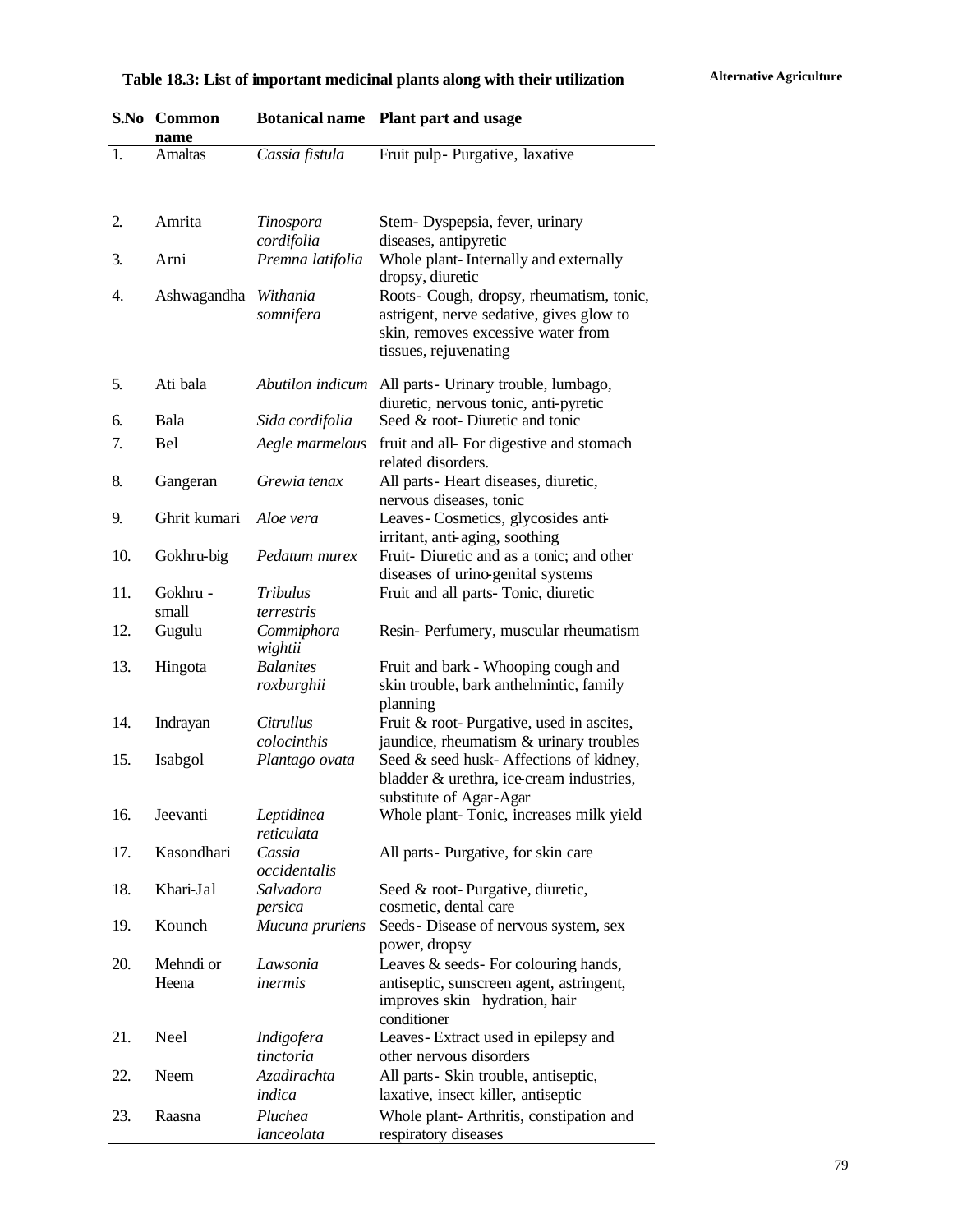| TUWALUS A UTUCHUL |     |                       |                               |                                                                         |
|-------------------|-----|-----------------------|-------------------------------|-------------------------------------------------------------------------|
| Future            | 24. | Safed-musli           | Chlorophytum<br>borivillianum | Roots - Tonic                                                           |
|                   | 25. | Sankhapushpi          | Evolvulus<br><b>Asinoides</b> | Whole plant - Brain tonic, hair care                                    |
|                   | 26. | Semul-musli           | Bombax<br>malabaricum         | Roots-Tonic                                                             |
|                   | 27. | Senna or<br>Sonamukhi | Cassia<br>angustifolia        | Leaves & pods - Laxative and purgative                                  |
|                   | 28. | Sharpunkha            | Tephrosia<br>purpurea         | Whole plant-Laxative, diuretic,<br>bronchitis, liver diseases           |
|                   | 29. | Shatavari             | Asparagus<br>raœmosus         | Root-Herbal tonic, diuretic used in<br>nervous and rheumatic complaints |
|                   | 30. | Solai gugul           | Boswellia serata              | Resin-Diuretic, stomach related<br>disorders                            |
|                   | 31. | Utangan               | Blepharis edulis              | Seeds-Aphrodisiac, purgative, disorder of<br>liver, asthma, diuretic    |

### **18.7 AGRI-PROCESSING**

The total food production in India is likely to double in the next ten years and with the increase in agricultural produce in the region there is an opportunity for large investments in the areas of food processing. Specialty processing, packaging, frozen food/refrigeration and thermo-processing of fruits and vegetables, fish and fish products, milk and milk products, meat and poultry, alcoholic beverages and soft drinks, and grains are important sub-sectors of the food processing industry. Although there are a number of avenues in food processing sector, preservation of horticultural products like fruits and vegetables needs special attention.

In spite of abundant production the lack of infra-structural facilities results in the poor quality produce and heavy post-harvest losses and farmers are likely to get prices even lower than the production cost in glut season. So, the only way to make profit and make available the products round the year is through agri-processing that is, preserving the products with suitable methods. This will not only enable farmers to sweep in extra profit, but also provide the consumers their required quality products irrespective of the crop season.

Horticulture has been identified as a thrust area for development from agri-processing point of view. A sturdy infrastructure for post-harvest facilities designed to minimize post-harvest losses and ensuring a steady supply of quality harvest produce is on the way. Special incentives are envisaged for export-oriented production with an eye not only on foreign-exchange earnings but also on a growing quality consciousness. Modern knowledge in food processing has advanced enormously incorporating extrusion technology, membrane processes, aseptic packaging, microwave heating, supercritical fluid extraction, biotechnology and rapid techniques of monitoring food quality and safety.

#### **18.7.1 Food Preservation Methods**

Food preservation methods are employed to check microbial, chemical and enzymic spoilage of fruits, vegetables and other food products. Some of the common methods of preservation are:

**Low temperature preservation**: Cooling, freezing, chilling slows down the microbial growth. Cooling below ambient temperatures slows the rate of all chemical and biological reactions and helps in retaining the nutritional value of food products.

India is bestowed with a wide range of climate prevailing in its states, which enable the production of all sorts of fruits and vegetables. India stands second in vegetable and fruit production but consumers still feel its dearth because of inadequate availability throughout the year.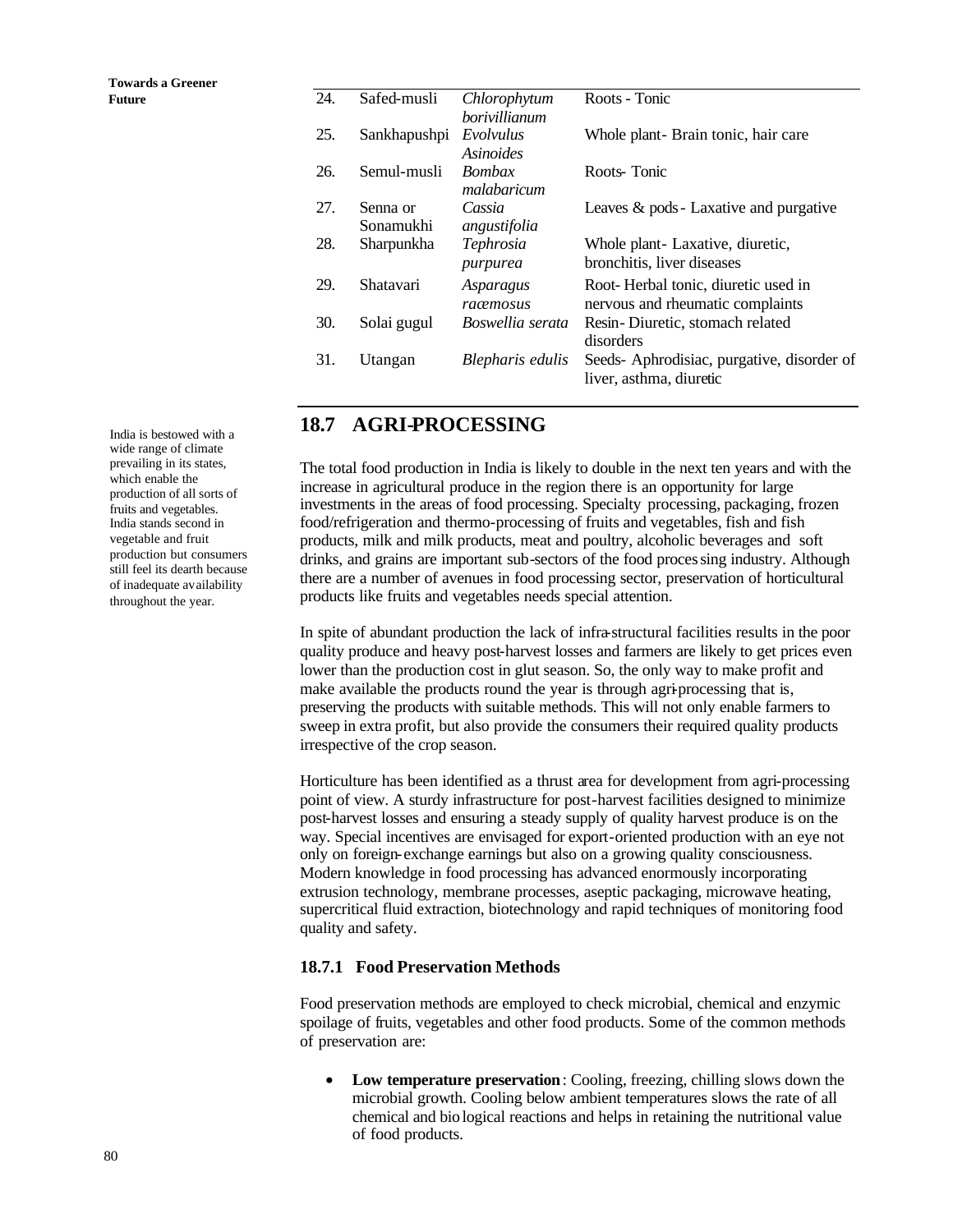- **Chilling** Temperature in range of  $-1$  to  $+8^0C$  is beneficial for preservation Alternative Agriculture of various products. Some examples are: Fresh meat and fish are preserved at  $-1$  to  $+1^{\circ}C$ ; milk at 0-5°C; butter, margarine and cheeses at  $5.8^{\circ}$ C.
	- **Freezing:** in the range of  $-18$  to  $-35^{\circ}$ C is useful for food preservation. Temperature to be maintained in the domestic freezer is  $(-18^{\circ}C)$  so that water can freeze into ice crystals. Food can be stored for more than one year with minimal loss of nutrients.
	- **High temperature preservation**: Various heating processes used to preserve food are blanching, pasteurisation and sterilisation.

**Blanching:** inactivates enzymes in vegetables and fruits (prevents browning) of peeled potatoes), reduces the level of surface micro-organism and leaching (loss) of water soluble vitamins (10-20% of Vit C), minerals and sugars.

**Pasteurisation:** carried out by heating at  $63.65^{\circ}$ C for 30 minutes or  $73.80^{\circ}$ C for 5-16 seconds kills all the pathogens and more than 99% of other micro organisms while food remains safe to consume. It also extend the shelf life of food to several days (milk), few weeks (fruit juices) or months (bottled fruit, canned beer) and nutrient losses are minimal (e.g. 25% vit amin C and 10% thiamine, vit B6, B12 and folacin losses in milk).

**Sterilisation:** is carried out for canned food in temperature excess of 100°C (usually  $115\textdegree C$  or above). It kills bacterial vegetative cells and spores including the most heat resistant spores of *Clostridium botulinum* and increases storage life for several years. However, under sterilisation hydrolysis of carbohydrates, lipids and proteins takes place. In addition losses of amino acids and 20-50% carotene in vegetables; thermal destruction of vitamins , (80% loss of vit C, 70% loss of thiamine, 100% loss of riboflavin); and 6-9% lowering of protein biological value also takes place. However, sterilisation improves keeping quality and the convenience outweighs the losses.

**Ultra High Temperature**  $(135-140^{\circ}C)$  for few seconds) is carried out to produce commercially sterile milk and milk products. It facilitates storage life to several months without refrigeration.

- **Preservation by drying** helps in removal of moisture from food and prevents the growth of microbes, prolongs storage life, and is easy to handle and use. Various drying techniques include: liquid drying (spray drying, roller/drum drying, and freeze drying) and solid drying (hot air drying, freeze drying, solar drying).
- **Preservation with salt, sugar, and other chemicals**: Salt, sugar, sucrose, and sodium metabisulphite create an environment unsuitable for microbial growth and other chemical changes such as browning. More than 70% sucrose is used in preserving fruits (jams, marmalade, sweetened condensed milk etc.). Different chemicals used in preserving food stuffs are given in Table 18.4. Chemical preservatives alone do not confer long storage, they usually employed in conjunction with other methods such as pasteurisation, drying etc.
- **Fermentation and pickling** checks the growth of bacteria, yeast and moulds, increases food diversity by changing product characteristics i.e. colour, nutrient content, composition, digestibility, taste and texture.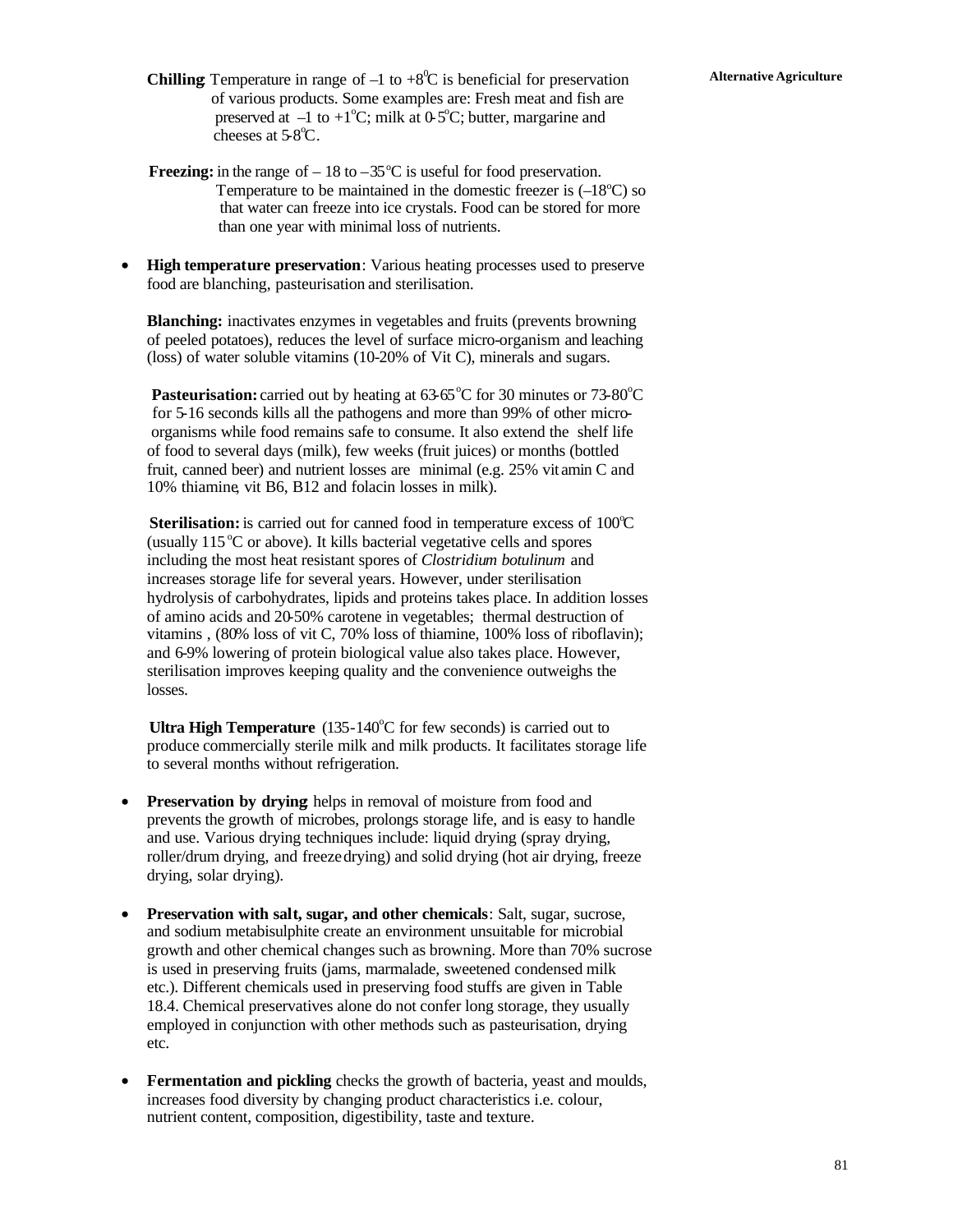#### **Future Table 18.4: Chemical Preservatives generally used for food products**

| Preservative   | <b>Food Product</b>                                      |
|----------------|----------------------------------------------------------|
| Sulphite       | Fruit juices; dried fruits and vegetables;<br>raw prawns |
| Sorbic acid    | Fruit juices                                             |
| Benzoic acid   | Fruit juices                                             |
| Sodium nitrate | Cured or salted meat                                     |
| Methylparaben  | Food colours                                             |
| Propionic acid | Cakes etc.                                               |

#### **18.7.2 TechnologyDevelopment in Agro-processing**

In recent years some very important technologies have been developed in the field of agro-processing which are being exploited at the commercial level, for obtaining the following:

- Essential oils from citrus fruits
- Dehydrated products from grapes, pomegranate, mango, apricot etc.,
- Fruit wines<br>• Various pro
- Various products of indigenous fruits such as *jamun. phalsa,* bael, amla etc.
- Baby foods
- Extraction of Pectin from citrus and mango waste.
- Corrugated fibre board boxes for fruits and vegetables packaging
- Tamarind juice concentrate
- Fruit toffees
- Instant pickles
- Papain form papaya.
- Reduction of losses by pre-harvest spray of CaCl, fungicides and growth regulators
- Standardization of maturity of many fruits and vegetables for better shelf life and quality
- Zero energy cool chamber for on-farm storage of fruits and vegetables
- Development of whole tomato concentrate for culinary purpose
- Storage of pulps in flexible pouches
- Use of apple juice concentrate for canning of peach halves
- Techniques for preservation of vegetables and raw mango slices by steeping techniques using food additives

# **18.8 SUMMARY**

In this unit you have studied:

• 'Alternative agriculture' is a broad range of agricultural systems that are alternatives to present common practices and provide an opportunity to increase economic yield per unit area per unit time by virtue of intensification and allied enterprises.